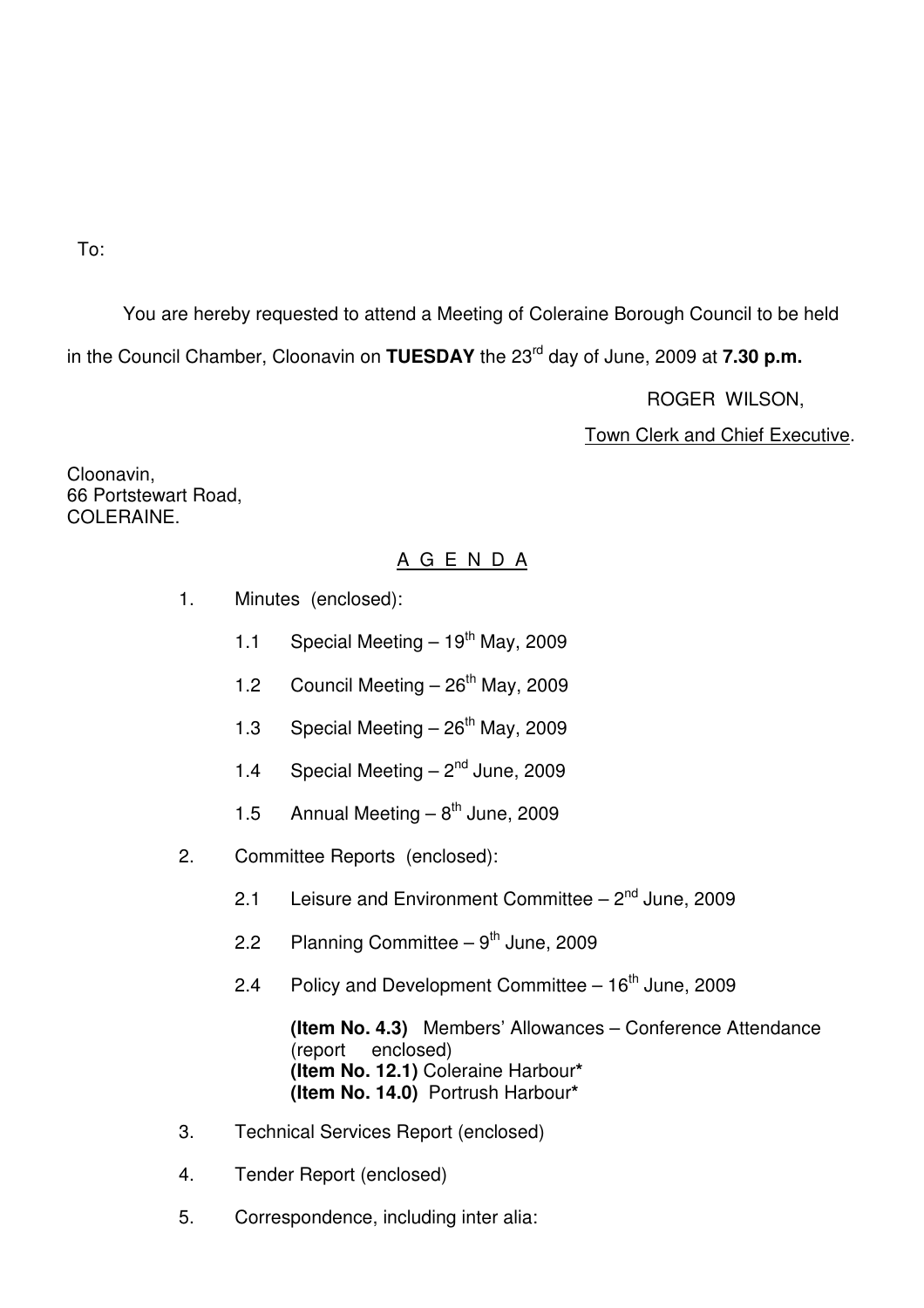- i) Letter dated  $26<sup>th</sup>$  May, 2009 from NILGA in relation to Retention of Townland Names (enclosed)
- ii) Letter dated  $16<sup>th</sup>$  June, 2009 from DHSSPS in relation to the Appointment of Members to the Five Local Commissioning Groups (enclosed)
- iii) Reports available in Members' Library (list enclosed).
- 6. Consultation Documents (List enclosed)
- 7. Documents for Sealing

# **Enclosed for Information:**

- i) Gibson (Banbridge) Ltd. Notice of Closure in relation to the Ballywillin Road –  $22<sup>nd</sup>/26<sup>th</sup>$  June, 2009
- ii) Carrickfergus Borough Council, letter of thanks dated 3<sup>rd</sup> June, 2009.
- iii) Diabetes UK NI Letter of response dated  $9<sup>th</sup>$  June, 2009 in relation to Council's support of the Service Framework Campaign.
- iv) Letter of response dated 4<sup>th</sup> June, 2009 from DHSSPS in relation to the development of a Diabetes Service Framework for Northern Ireland (enclosed)
- v) FLGA Newsletter June 09
- vi) NIHE Rural Matters Spring/Summer 2009
- vii) NI Bureau NewsLink Spring 2009 Issue

# **\*Recommended for consideration 'In Committee'**

To: Each Member of the Policy and Development Committee 19<sup>th</sup> June, 2009.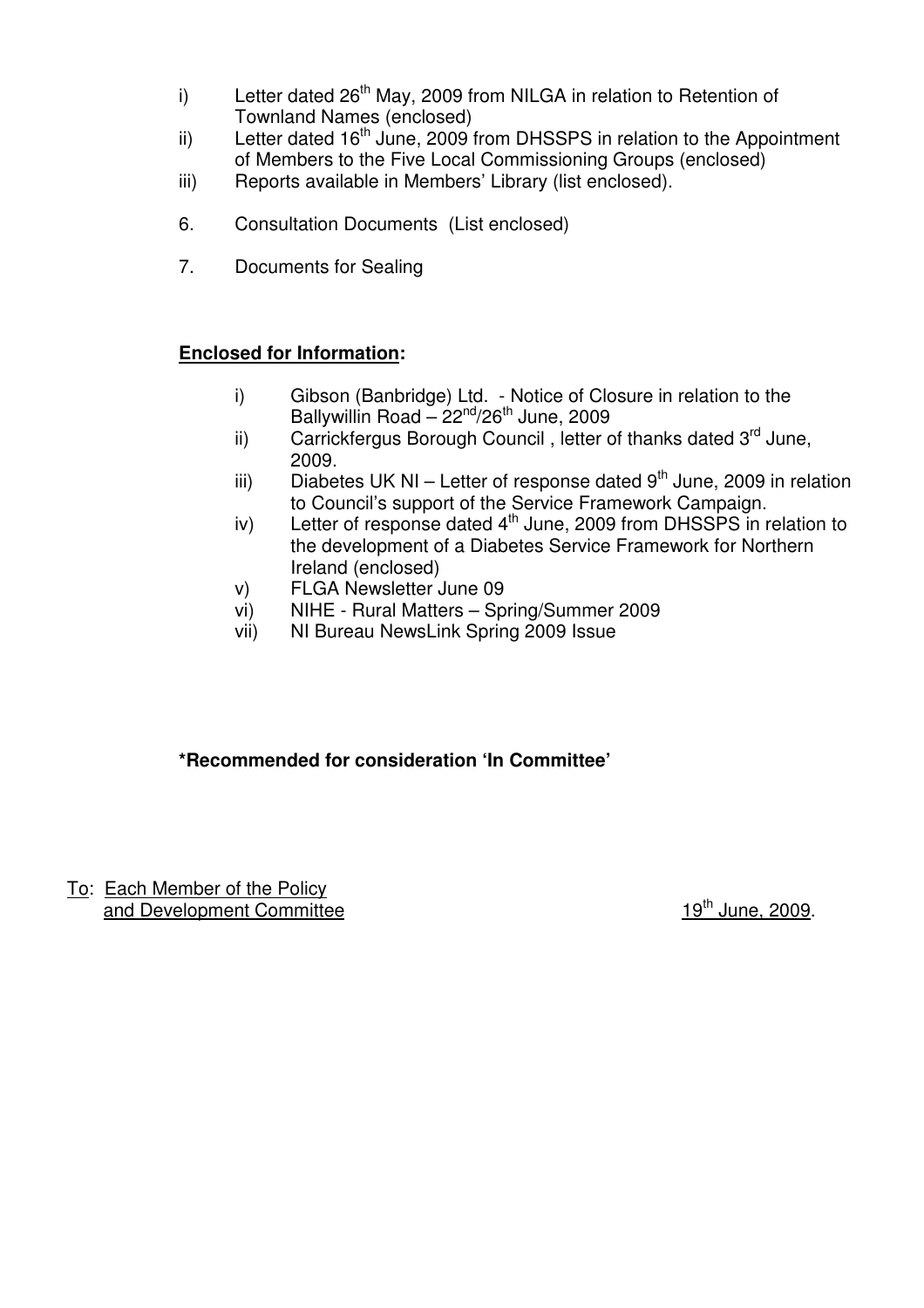# **SPECIAL MEETING**

# **19th May, 2009.**

| Convened:                                | To receive presentation from representatives of Compass<br>Advocacy Network Ltd. on the Shadow Council Project<br>for adults with learning disability             |                                                                                                                 |
|------------------------------------------|-------------------------------------------------------------------------------------------------------------------------------------------------------------------|-----------------------------------------------------------------------------------------------------------------|
| <b>Present:</b>                          | The Mayor, Councillor D. D. Barbour in the Chair                                                                                                                  |                                                                                                                 |
|                                          | The Deputy Mayor, Alderman W. T. Creelman                                                                                                                         |                                                                                                                 |
|                                          | <b>Aldermen</b>                                                                                                                                                   |                                                                                                                 |
|                                          | E. T. Black (Mrs.)                                                                                                                                                | W. J. McClure                                                                                                   |
|                                          | <b>Councillors</b>                                                                                                                                                |                                                                                                                 |
|                                          | J. M. Bradley<br>$($ ltem 3.0 $)$<br>A. S. Cole<br>T. J. Deans<br><b>B.</b> Fitzpatrick<br>S. Gilkinson                                                           | N. F. Hillis<br>E. A. Johnston (Mrs.)<br>W. A. King<br><b>B.</b> Leonard<br>G. L. McLaughlin<br>R. A. McPherson |
| <b>Officers in</b><br><b>Attendance:</b> | Acting Head of Administrative Services and Administrative<br>Assistant<br>Aldermen Mrs. Hickey and McClarty, Councillors Mrs.<br>Church, Dallat and Mrs. Fielding |                                                                                                                 |
| Apologies:                               |                                                                                                                                                                   |                                                                                                                 |

### **1.0 WELCOME**

The Mayor welcomed everyone to the Meeting. He extended a special welcome to Ms. N. Gault and Mr. A. Kane who were in attendance to address members on Compass Advocacy Network's Shadow Council Project.

### **2.0 CONDOLENCES**

The Mayor extended condolences to Councillor Mrs. Church on the recent death of her sister and members asked to be associated with these remarks. A letter of sympathy would be sent.

The Mayor had sent a letter of condolence to the family of Mark Young who was fatally injured at the North West '200'. Letters of support would be sent to those who had been injured at the event.

### **3.0 COMPASS ADVOCACY NETWORK LTD.**

Ms. N. Gault and Mr. A. Kane were invited to address Council on this project. Ms. Gault outlined the background to the scheme, the key activities of which included training, campaigning and canvassing for votes and representing the interests of people with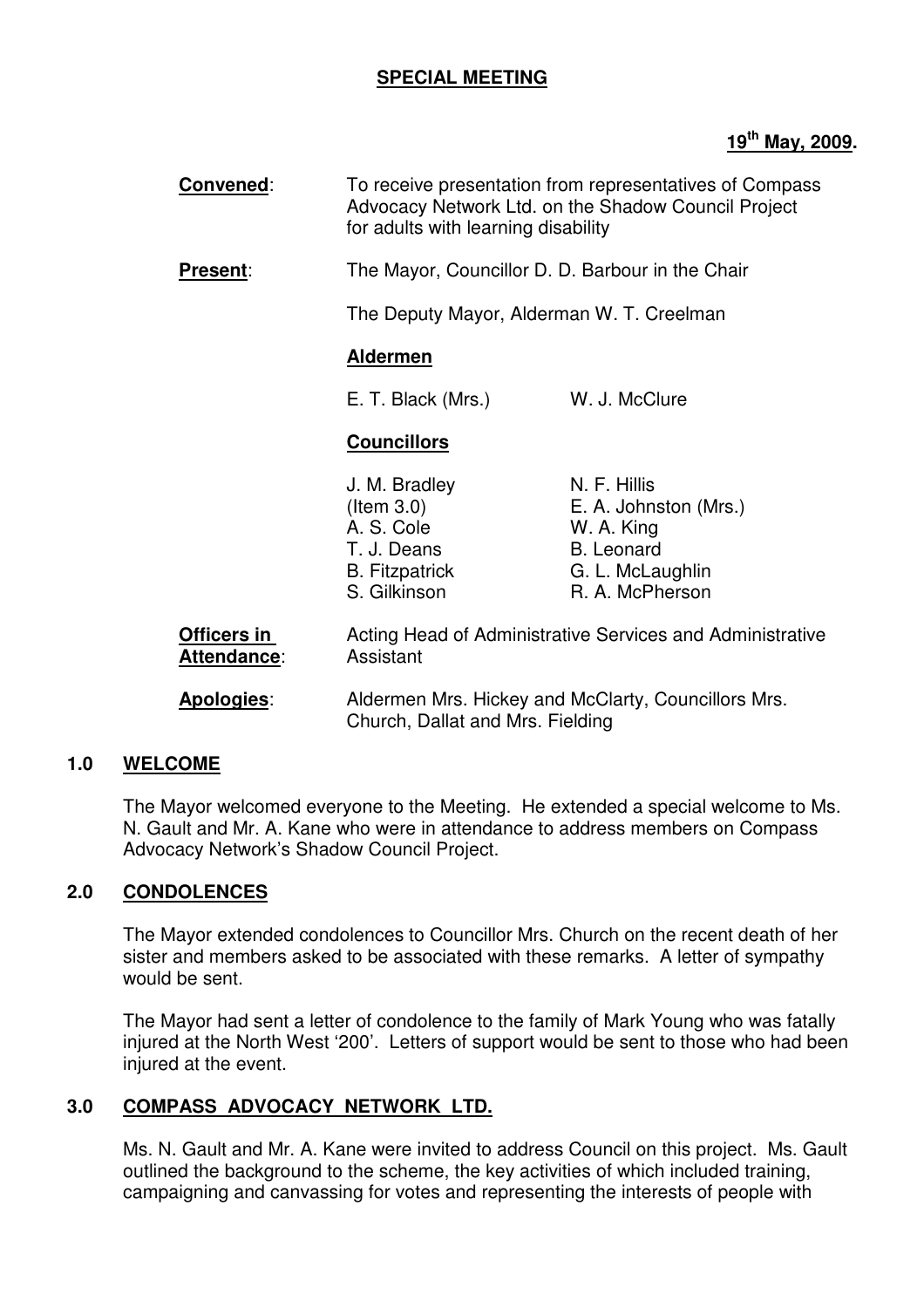learning disabilities at monthly Shadow Council meetings and in consultation with external bodies.

Ms. Gault highlighted the key outcomes of the project viz:

- to empower people with learning disabilities in the Causeway area and enable them to shape policy, make decisions and have a sense of community ownership;
- to encourage Shadow Councillors to promote a positive image of learning disabilities and good community relations;
- to provide adults with learning disabilities in the Causeway area with an opportunity to raise issues with the Shadow Council;
- to increase the confidence, self-esteem, skills and abilities of participants.

Mr. Kane spoke on his reasons for becoming a Shadow Councillor; the representatives then requested members' support for the project viz:

- i) by helping them to identify a facility in the Coleraine area which could be used as a training venue every 3-4 months;
- ii) by contributing their experiences to the training process at meetings.

A number of members offered their support to the Project and invited Ms. Gault to provide them with details of future meetings.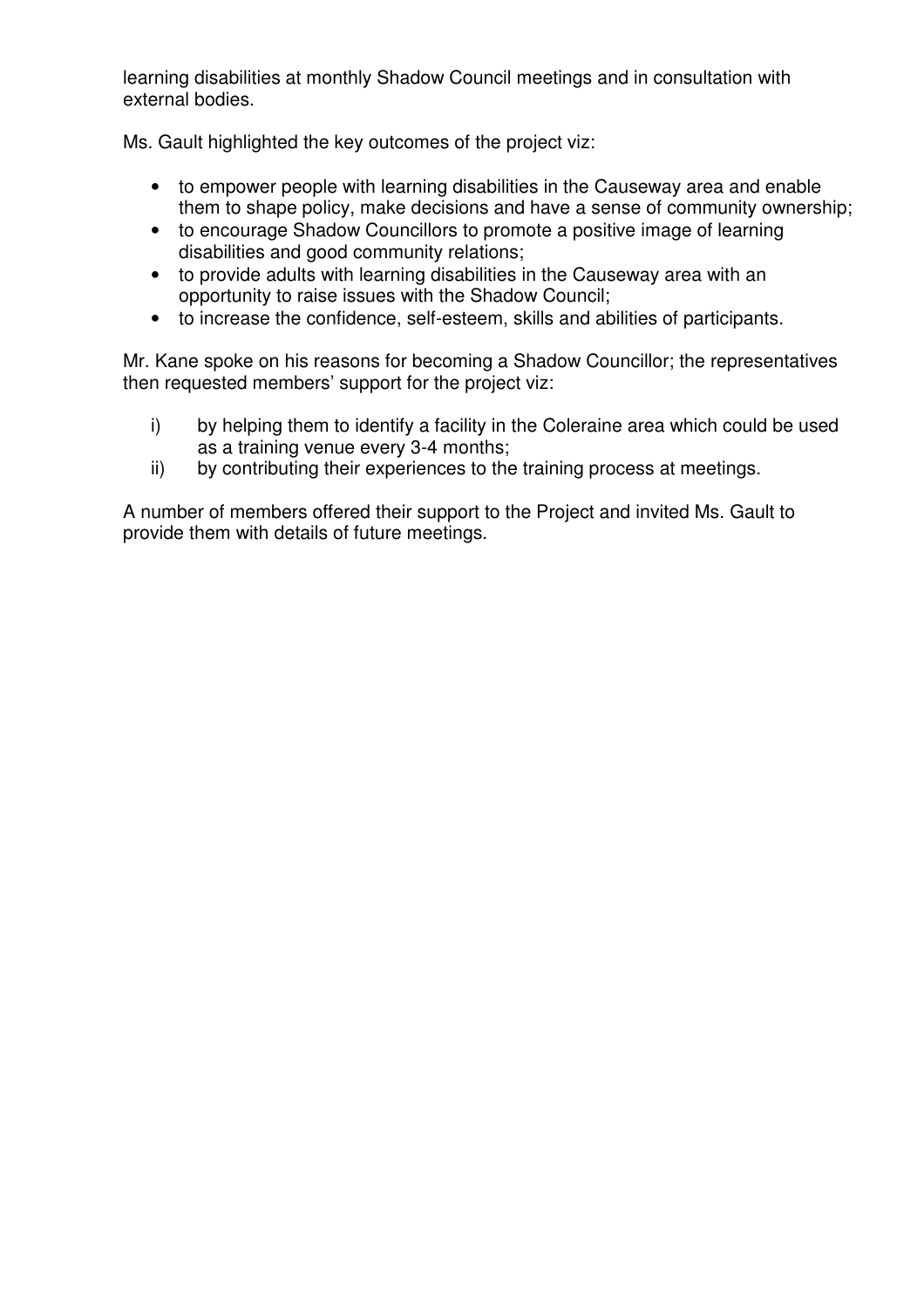# **COLERAINE BOROUGH COUNCIL**

Minutes of proceedings of Coleraine Borough Council held in the Council Chamber, Cloonavin, on Tuesday, 26<sup>th</sup> May, 2009 at 7.30 p.m.

- **Convened:** As per notice attached
- **Present:** The Mayor, Councillor D. D. Barbour, in the Chair

The Deputy Mayor, Alderman W. T. Creelman

### **Aldermen**

| E. T. Black (Mrs.)  | D. McClarty   |
|---------------------|---------------|
| M. T. Hickey (Mrs.) | W. J. McClure |

# **Councillors**

| C. S. Alexander (Ms.) | <b>B.</b> Fitzpatrick |
|-----------------------|-----------------------|
| J. M. Bradley         | S. Gilkinson          |
| (Items $1.0 - 12.0$ ) | E. A. Johnston (Mrs.) |
| O. M. Church (Mrs.)   | W. A. King            |
| A. S. Cole            | <b>B.</b> Leonard     |
| J. J. Dallat          | G. L. McLaughlin      |
| E. P. Fielding (Mrs.) | R. A. McPherson       |

# **Officers in**

Attendance: Town Clerk & Chief Executive, Director of Environmental Health, Head of Development Services, Acting Director of Leisure Services, Acting Head of Administrative Services, Senior Technical Officer, Head of Performance, Policy and Governance and Administrative Assistant.

**Apologies:** Councillors Hillis and McQuillan

# **1.0 WELCOME**

 The Mayor welcomed everyone to the meeting and extended a special welcome to Mr. David Jackson, the recently appointed Head of Performance, Policy and Governance.

# **2.0 THANKS**

 Councillor Mrs. Church thanked all those who had expressed sympathy and attended the funeral of her sister.

# **3.0 STATEMENT FROM MAYOR**

 The Mayor read a statement condemning the killing of Mr. McDaid at the weekend, in Coleraine, and extended sympathies to his family. He also extended thoughts to the family of a man who was injured and in hospital.

Everyone present stood in silence as a mark of respect.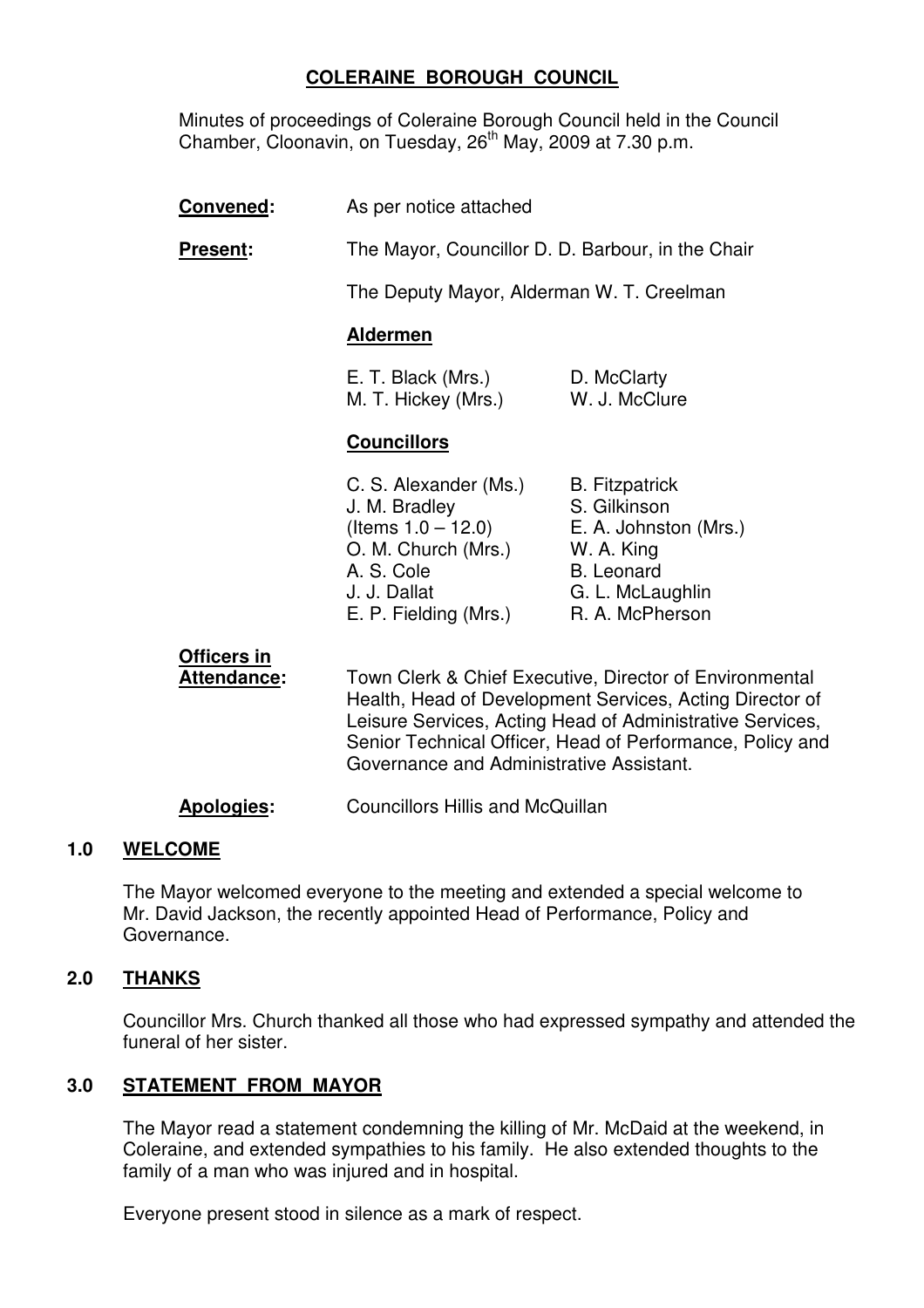### **4.0 MINUTES**

The Minutes of the Council Meeting of 28<sup>th</sup> April, 2009 were confirmed and signed.

### **5.0 COMMITTEE REPORTS**

#### 5.1 Leisure and Environment Committee

 In the absence of the Chairman, Alderman McClure moved the adoption of the Leisure and Environment Committee Report; this was duly seconded by Councillor Mrs. Johnston.

#### 5.2 Planning Committee

 The Chairman, Councillor King, moved the adoption of the Planning Committee Report; this was duly seconded by Councillor Mrs. Church.

#### 5.3 Policy and Development Committee

 The Chairman, Alderman McClure, moved the adoption of the Policy and Development Committee Report; this was duly seconded by Alderman McClarty.

Matters arising:

### 5.3.1 Pension Discretion Policy Changes

 Councillor Ms. Alexander sought clarification on the report regarding the cost implications of these policy changes to Council.

 It was agreed to defer a decision on this matter pending further clarification at the June Policy and Development meeting.

### 5.3.2 Magilligan Greencastle Ferry

 Councillor Dallat updated members on this issue and advised that staff had been put on protective notice and discussions were ongoing.

### 5.3.3 Options for Nominations and Appointments

It was proposed by Councillor Fitzpatrick and seconded by Councillor Leonard:

 That members from the SDLP, Sinn Fein, Independent and Alliance parties be accepted as a single unit for the D'Hondt method until 2011.

 Following discussion, on being put to the Meeting, the proposal was lost with six members voting in favour and eleven members voting against.

### 5.3.4 Letter dated  $9<sup>th</sup>$  March, 2009 from Armed Forces Day – 'Fly a Flag for our Armed  $\overline{\text{Forces}} - 22^{\text{nd}}$  June, 2009

 The Acting Head of Administrative Services advised that she had contacted Territorial Army representatives regarding a parade to mark this event.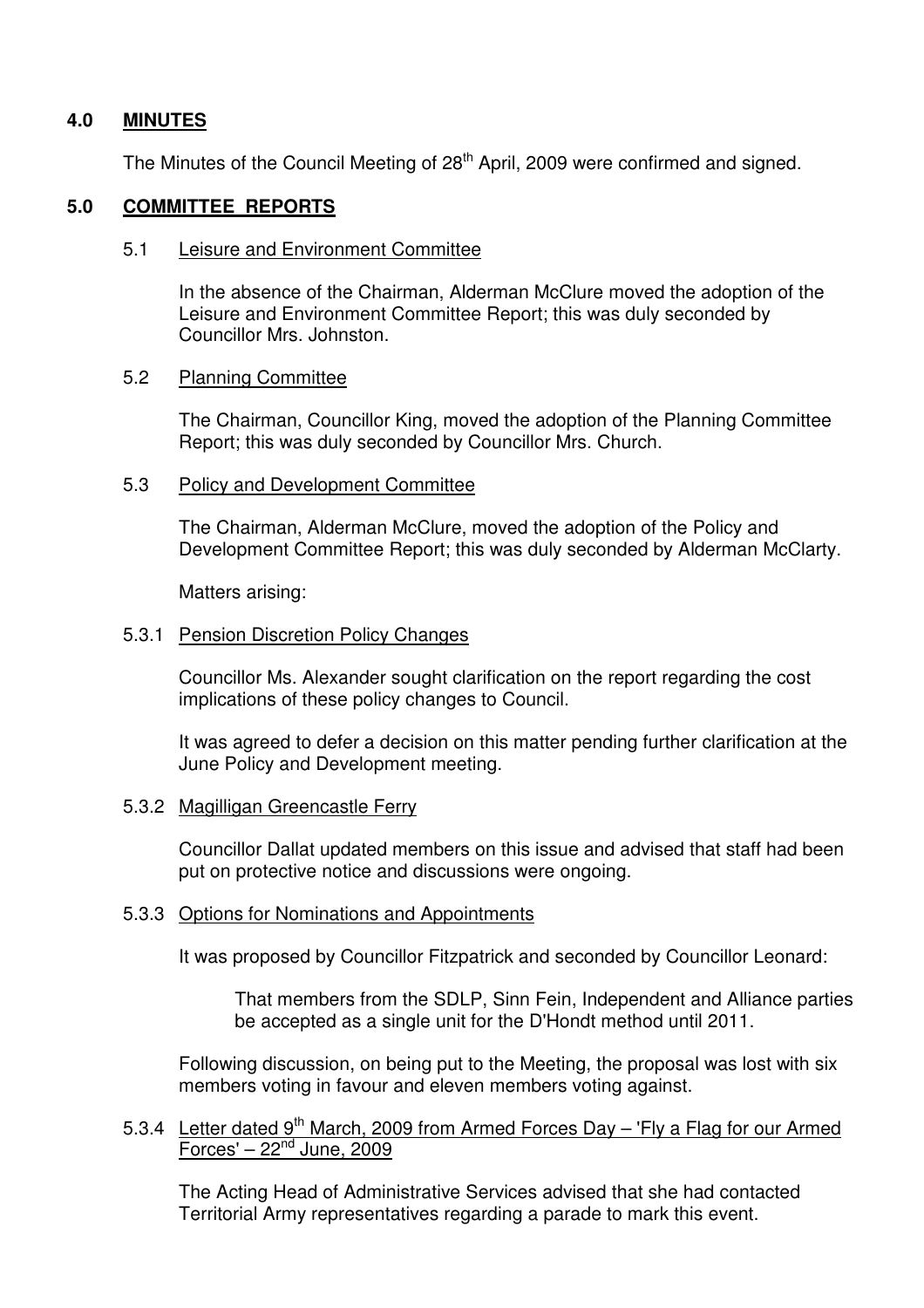Members noted that a Northern Ireland event would be held in Carrickfergus on  $27<sup>th</sup>$  June, 2009 and that a local flag raising ceremony would be organised at the Civic Headquarters on 22<sup>nd</sup> June with representatives from the local Territorial Army, Cadets and British Legion in attendance.

#### 5.3.5 Development at the Arcadia

A member enquired if the developer was off the site and the site reinstated.

 The Acting Head of Administrative Services advised that the developer was off the site and the Parks Department was monitoring reinstatement works.

#### 5.3.6 Zomba Update

Councillor Dallat highlighted the need to protect the Zomba link following RPA.

#### 5.3.7 Coleraine Community Safety Partnership

 Members approved the recommendations in the Head of Development Services' Report on Coleraine Community Safety Partnership (previously circulated).

The Committee Report was, therefore, agreed.

### **6.0 DIABETES UK NORTHERN IRELAND**

Consideration was given to letter dated 23<sup>rd</sup> April, 2009 from Diabetes UK Northern Ireland regarding support for the Strategy Campaign.

It was agreed that Council support this Campaign.

### **7.0 BALLYMENA BOROUGH COUNCIL**

Consideration was given to letter dated 11<sup>th</sup> May, 2009 from Ballymena Borough Council regarding Council Resolution on Northern Ireland Agricultural Produce.

It was agreed that Council support the Motion.

### **8.0 INTERNATIONAL SCHOOL FOR PEACE STUDIES**

Members noted information on this topic, as detailed in letter dated  $11<sup>th</sup>$  May, 2009 (circulated).

### **9.0 DOCUMENTS TABLED**

Northern Health and Social Care Trust – Reform & Modernisation: Consultation Findings and Recommendations;

Environment Link - The Way Ahead: Policy Priorities for Northern Ireland's Environment;

Parades Commission - Annual Report and Financial Statements for Northern Ireland for the year ended  $31<sup>st</sup>$  March 2008;

Northern Ireland Housing Council - Minutes of the Meeting held on Thursday 12<sup>th</sup> March, 2009;

Omagh District Council - 'In View' magazine Issue 13;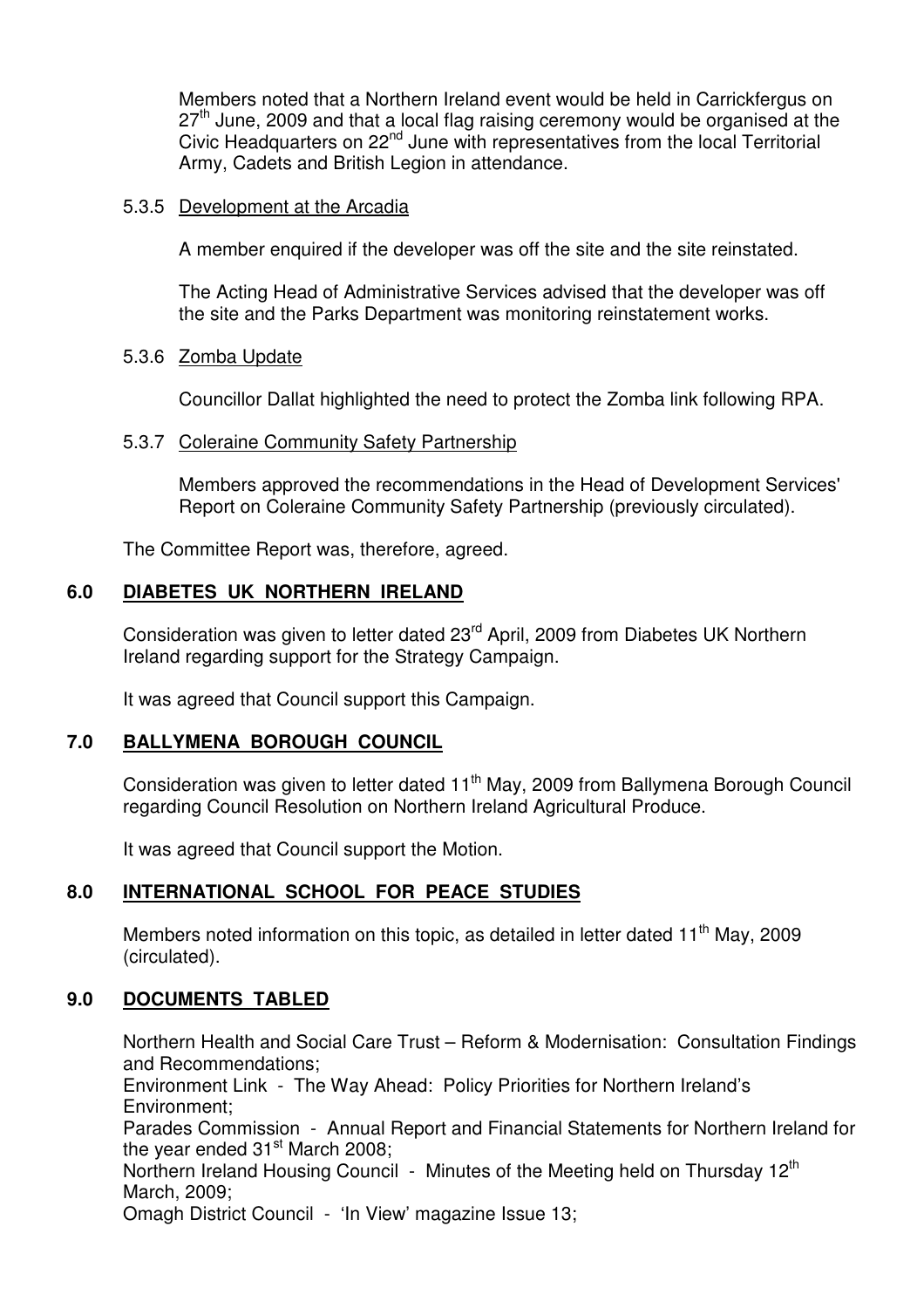Waterways Ireland - Annual Report and Accounts 2007; Advice Matters - Quarterly Newssheet from Advice NI Spring 2009; The Local Government Staff Commission for Northern Ireland - Corporate Plan 2009/2010 – 2010/2011 and Business Plan 2009/2010; University of Ulster - Annual Review 2007/2008; Northern Ireland Housing Council Summary Report - February - April 2009; DRD - Corporate Plan 2009/2011 and Business Plan 2009/2010; NICVA - Strategic Plan 2009/2012; NILGA - Conference Report 2009.

# **10.0 CONSULTATION DOCUMENTS**

 The following consultation papers had been received and were available for members who wished to consider making a response:

 1. Department of Employment and Learning – Employment Relations Policy and Legislation Branch – Consultation on European Commission proposals to amend the Pregnant Workers Directive

Comments due: 22 June 2009;

 2. Rivers Agency – Consultation on the Lough Neagh Levels Scheme 2009 (displayed at Reception)

Comments due: 20 July 2009

 3. Driver & Vehicle Agency – Consultation Paper – Driver Certificate of Professional Competence Scheme –Improvements to Administrative Arrangements

Comments due: 23 July 2009;

 4. NIO – Policing Policy & Strategy Division – Public Consultation – Keeping the Right People on the DNA Database

Comments due: 7 August 2009.

# **11.0 DOCUMENTS FOR SEALING**

Resolved:

That the following documents be sealed:

| Council and Michael Smith and Tom Spence -<br>Renewal of car park leases:              |
|----------------------------------------------------------------------------------------|
| (a) Main car park<br>(b) Gas tank and counterpart<br>(c) Rear car park and counterpart |
| <b>Council and Environmental Health Officer -</b><br>Advance for purchase of car       |
| Deeds Register Nos. 3524 - 3531 (inclusive):                                           |
|                                                                                        |

**Agherton**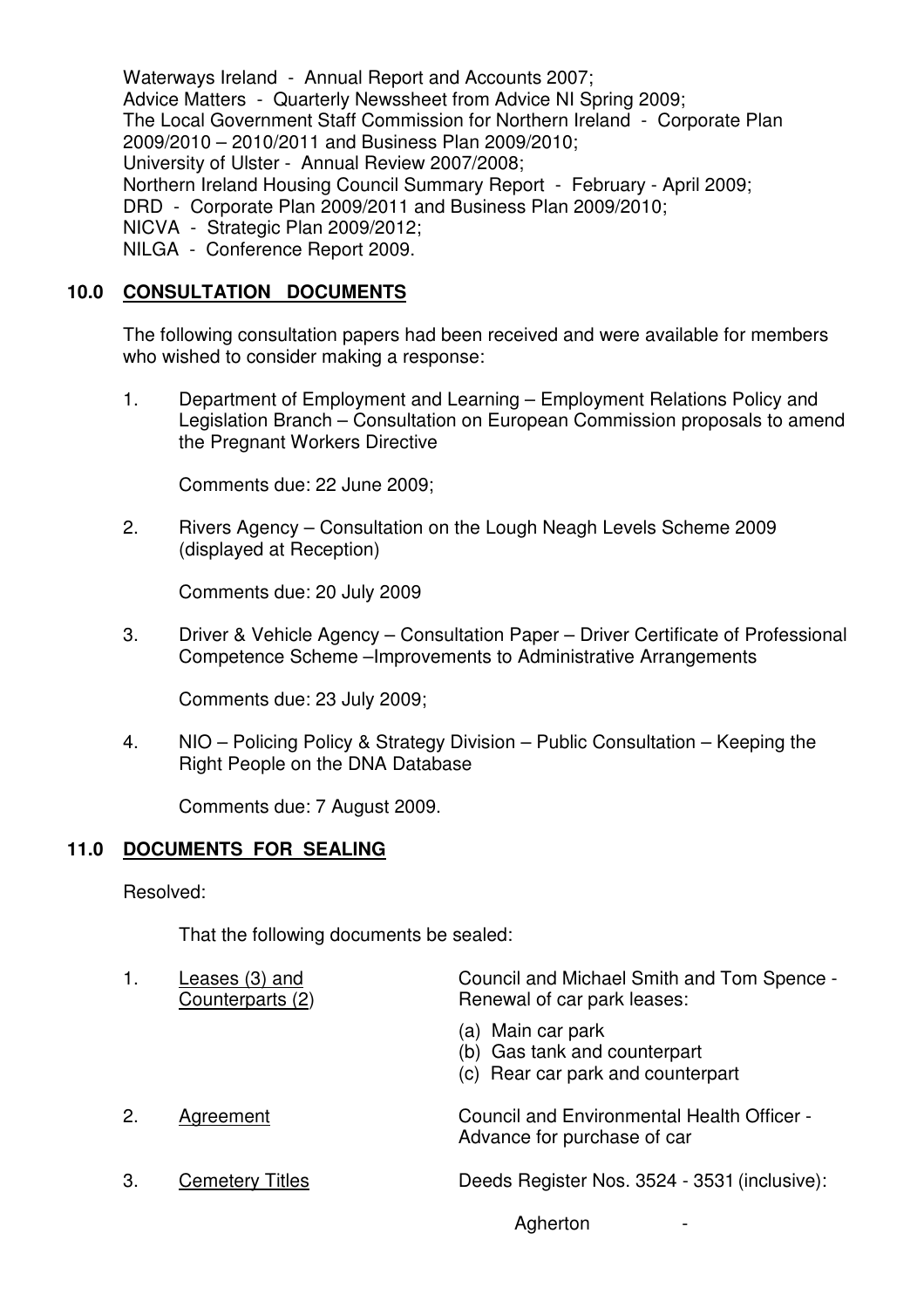| <b>Ballywillan</b> | З                |
|--------------------|------------------|
| Coleraine          | З                |
| Kilrea             |                  |
|                    | Portstewart<br>2 |

 Advanced Deeds Register Nos. 0232 - 0236 (inclusive):

| 5 |
|---|
|   |

### **12.0 RESPONSE TO THE LOCAL GOVERNMENT REFORM ESTABLISHMENT OF TRANSITION COMMITTEES IN STATUTE CONSULTATION DOCUMENT**

The Town Clerk and Chief Executive referred to the Council workshop held on 21<sup>st</sup> May, 2009 to consider his draft response to this consultation and enlarged on the proposed final response incorporating members' comments from the workshop. The updated response, as circulated, was agreed.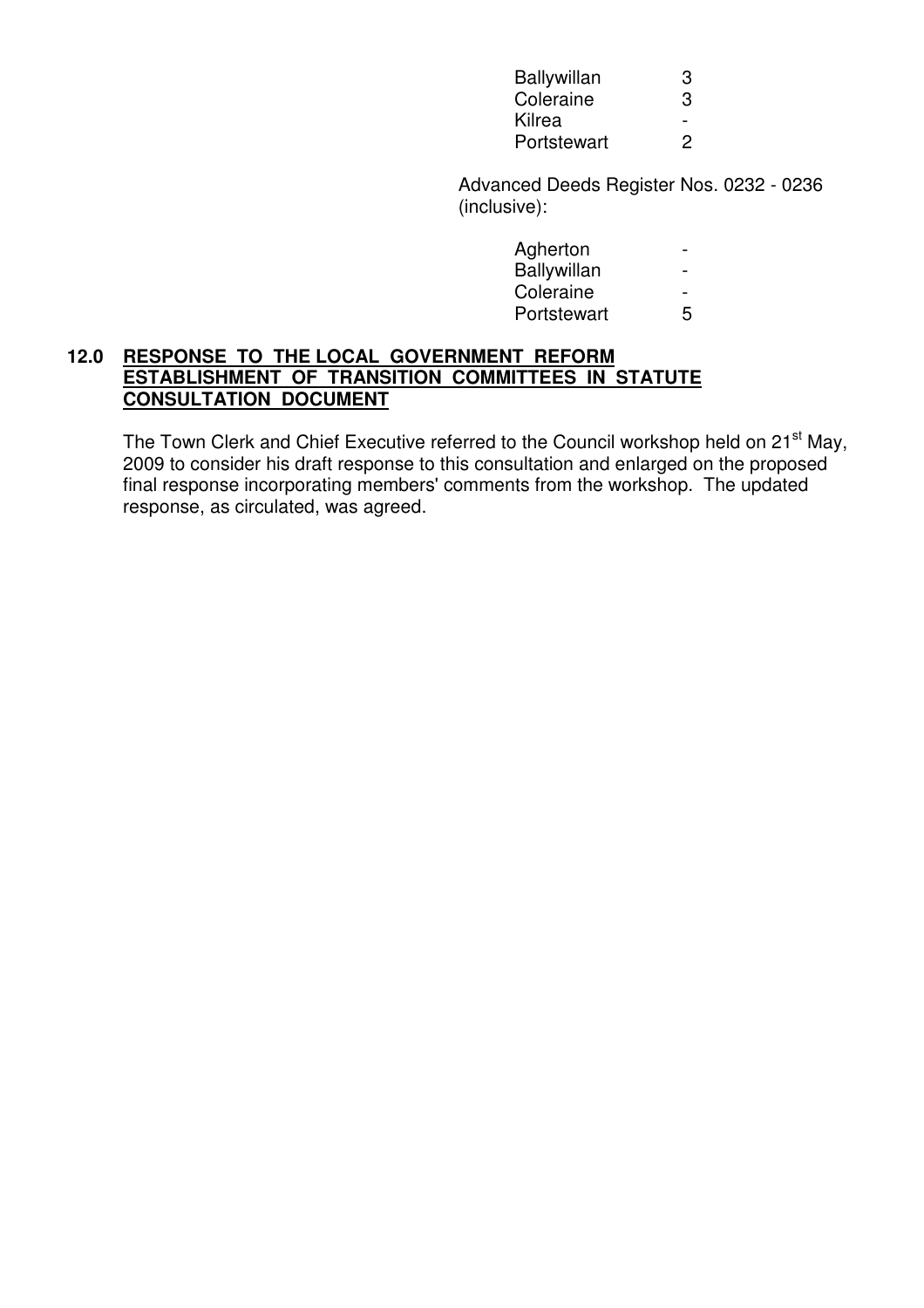#### **SPECIAL MEETING**

### **26th May, 2009.**

**Convened:** To receive presentation from Roads Service representatives

**Present:** The Mayor, Councillor D. D. Barbour

The Deputy Mayor, Alderman W. T. Creelman

#### **Aldermen**

E. T. Black (Mrs.) W. J. McClure M. T. Hickey (Mrs.) (Item 2.0)

### **Councillors**

C. S. Alexander (Ms.) B. Fitzpatrick (Item 2.0) (Item 2.0) J. M. Bradley E. A. Johnston (Mrs.) (Item 2.0) (Item 2.0) O. M. Church (Mrs.) W. A. King A. S. Cole B. Leonard (Item 2.0) G. L. McLaughlin J. J. Dallat (Item 2.0)  $($ ltem  $2.0)$  R. A. McPherson E. P. Fielding (Mrs.)

**Officers in**

Attendance: Town Clerk & Chief Executive, Acting Head of Administrative Services, Acting Director of Leisure Services and Administrative Assistant

**Apologies:** Alderman McClarty, Councillors Hillis and McQuillan

#### **1.0 WELCOME**

The Mayor welcomed everyone to the meeting. He also welcomed Mr. Jim Beattie, Divisional Roads Manager and Mr. Roy Johnston, Section Engineer, Roads Service, who were in attendance to present the Northern Division Roads Report 2009/2010 (previously supplied).

Members' attention was drawn to the Request/Enquiry form enclosed with the Roads Report which should be used to forward specific queries to the Roads Service.

#### **2.0 ROADS SERVICE - NORTHERN DIVISION ROADS REPORT 2009/2010**

Mr. Beattie outlined the main issues covered in the Report and highlighted that the funding for maintenance activities this year was approximately 20% higher than this time last year.

A full discussion ensued on the report during which the representatives answered various members' questions and noted comments.

The Mayor thanked the representatives for their comprehensive presentation.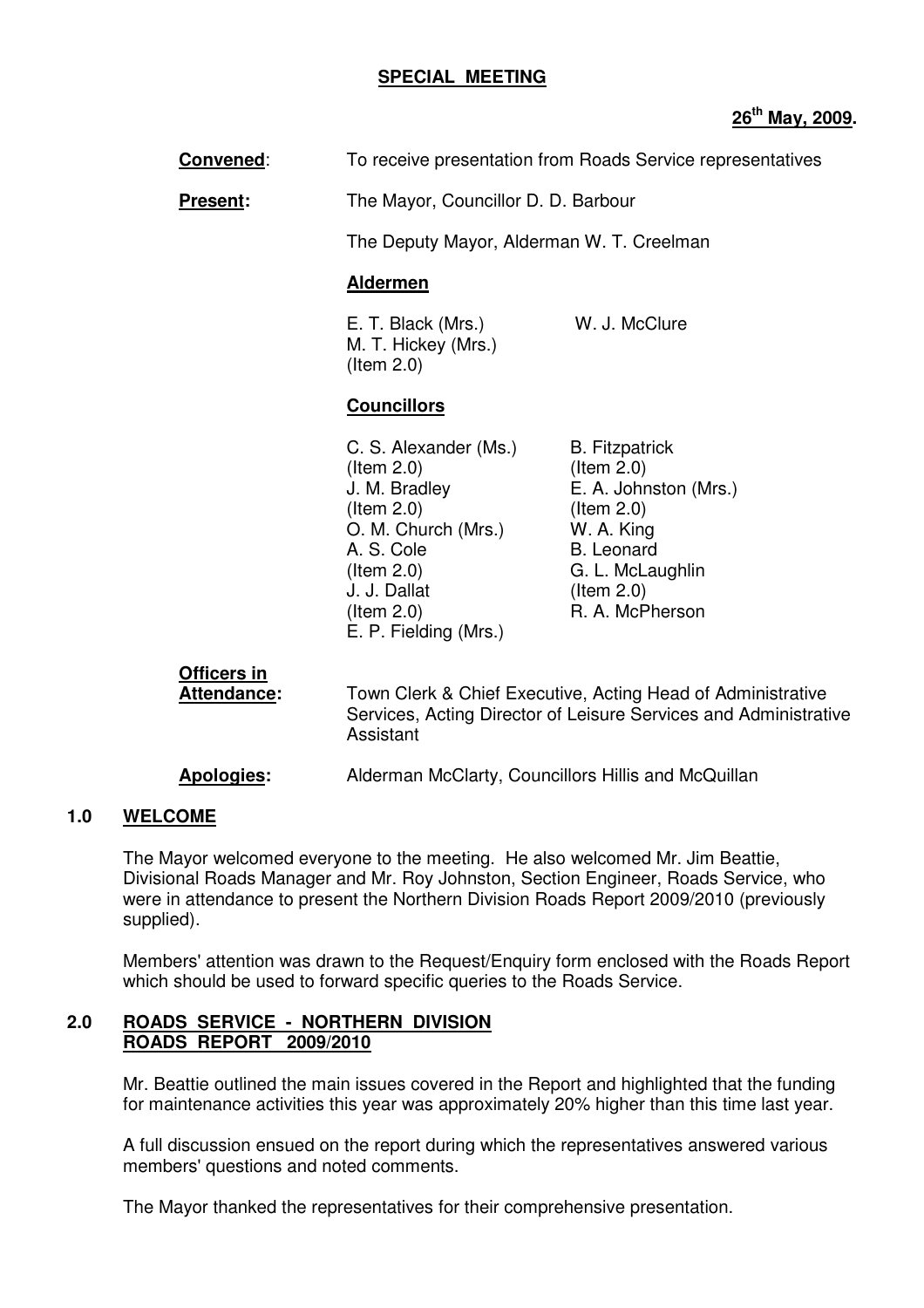## **SPECIAL MEETING**

# **2 nd June, 2009.**

**Convened:** To receive presentation from Age Concern, Coleraine

**Present:** The Deputy Mayor, Alderman W. T. Creelman, in the Chair

#### **Aldermen**

 E. T. Black (Mrs.) W. J. McClure M. T. Hickey (Mrs.) (Item 2.0)

# **Councillors**

McQuillan

| J. M. Bradley         | S. Gilkinson          |
|-----------------------|-----------------------|
| $($ ltem 2.0 $)$      | E. A. Johnston (Mrs.) |
| O. M. Church (Mrs.)   | W. A. King            |
| A. S. Cole            | $($ ltem 2.0 $)$      |
| $($ ltem 2.0)         | <b>B.</b> Leonard     |
| E. P. Fielding (Mrs.) | G. L. McLaughlin      |
| <b>B.</b> Fitzpatrick | R. A. McPherson       |
|                       |                       |
| .                     |                       |

| <b>Officers in</b> | Administrative Officer and Administrative Assistant  |  |
|--------------------|------------------------------------------------------|--|
| Attendance:        |                                                      |  |
| <b>Apologies:</b>  | The Mayor, Alderman McClarty, Councillors Dallat and |  |

# **4.0 WELCOME**

The Deputy Mayor welcomed everyone to the Meeting and extended a special welcome to representatives from Age Concern, Coleraine.

# **5.0 AGE CONCERN**

Elizabeth Lee, Chairman, Vicky Bryson, Active Age coordinator and Clare Greenfield, Secretary, Advocacy for Senior Citizens were in attendance to brief members on their work.

Mrs. Lee updated members on the work undertaken by Age Concern and elaborated on various issues including:

- **Funding**:
- **Services and programmes provided;**
- **Future challenges and how to meet them;**
- **Amalgamation of Age Concern and Help the Aged.**

The representatives answered members' various questions and noted comments.

Vicky Bryson asked for Council's support for cross community initiatives in the Heights area of Coleraine. Alderman Mrs. Hickey suggested that Council's Community Development Sub Group would support it.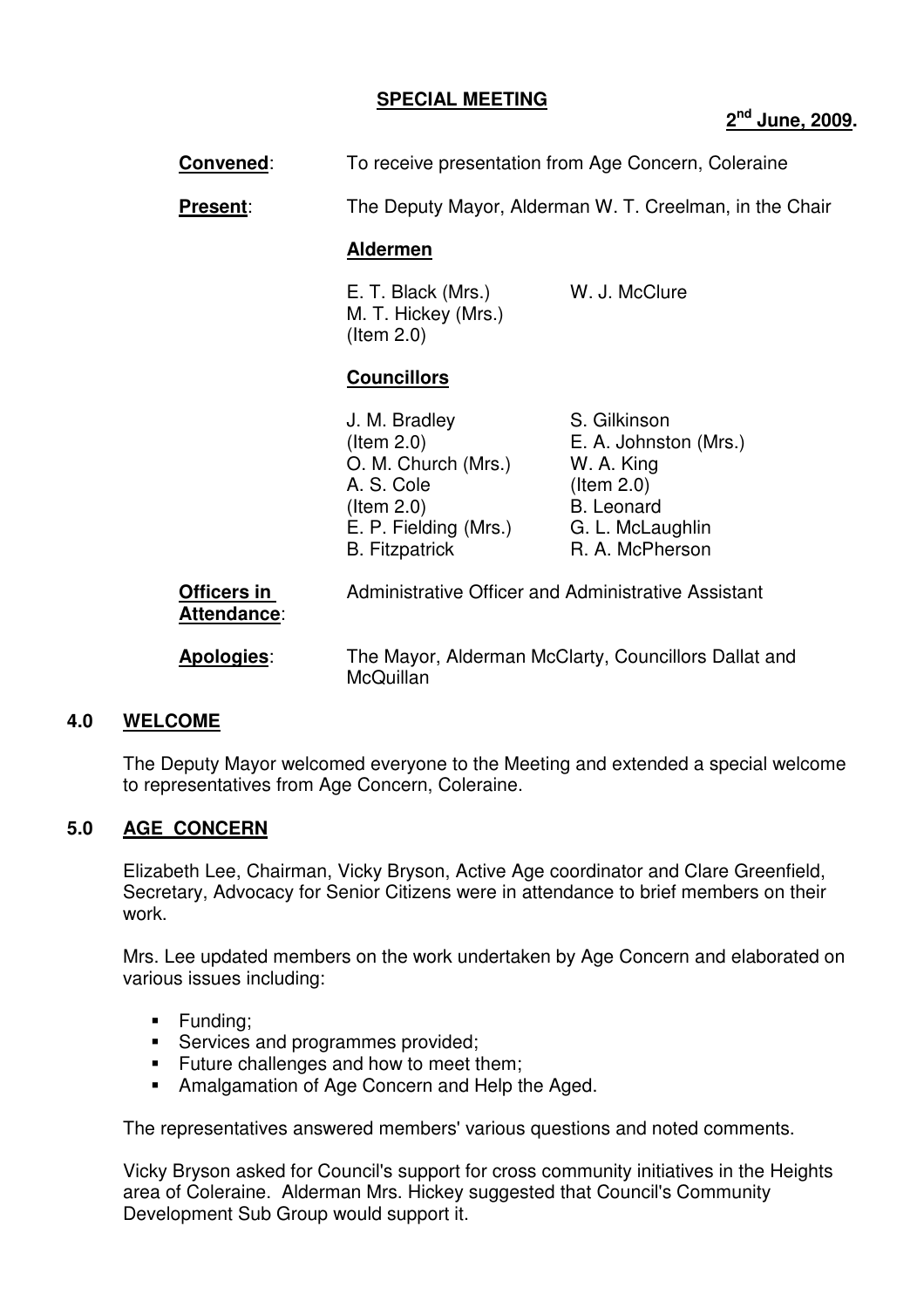Members congratulated the representatives for their good work and informative presentation.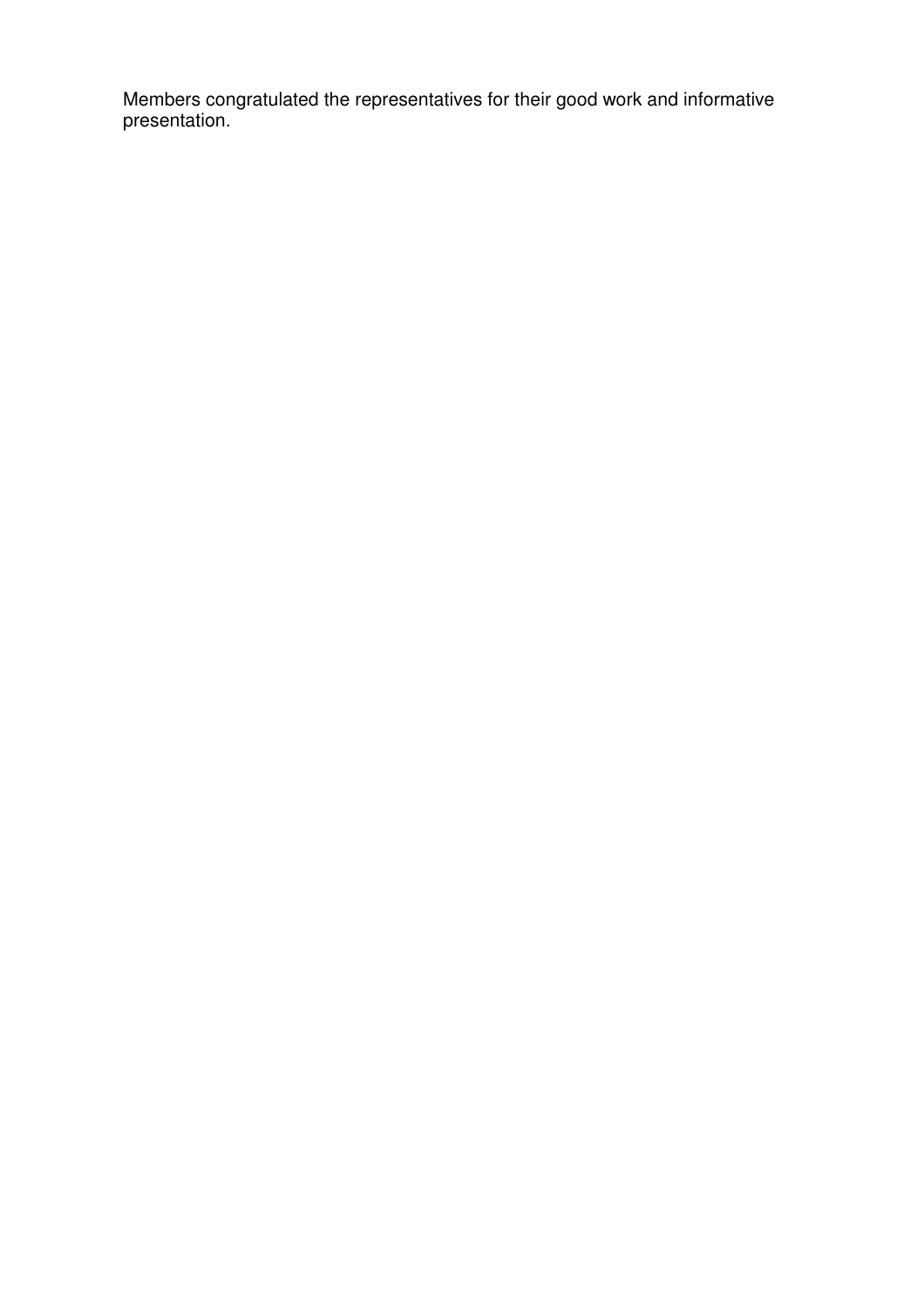## **ANNUAL MEETING**

 Minutes of proceedings of Coleraine Borough Council held in the Council Chamber, Cloonavin on Monday, 8<sup>th</sup> June, 2009 at 7.30 p.m.

**Convened:** As per Notice attached

**Present:** The Mayor, Councillor S. Gilkinson, in the Chair

### **Aldermen**

E. T. Black (Mrs.) D. McClarty<br>
W. T. Creelman M. J. McClure W. T. Creelman M. T. Hickey (Mrs.)

# **Councillors**

- C. S. Alexander (Ms.) B. Fitzpatrick D. D. Barbour N. F. Hillis J. M. Bradley E. A. Johnston (Mrs.)  $($ ltems  $1.0 - 3.0)$  W. A. King O. M. Church (Mrs.) B. Leonard A. S. Cole G. L. McLaughlin J. J. Dallat R. A. McPherson T. J. Deans **A. McQuillan** E. P. Fielding (Mrs.)
- 

**Officers in** Town Clerk and Chief Executive, Director of **Attendance:** Technical Services, Director of Corporate Services, Acting Director of Leisure Services, Head of Development Services, Head of Performance, Policy and Governance, PR Manager, Administrative Officer and Administrative **Assistants** 

# **1.0 OUTGOING MAYOR'S REMARKS**

The outgoing Mayor, Councillor Barbour, welcomed members to the meeting.

Councillor Barbour reflected on his year in office, in particular, the ceremonial and community events in which he had been involved and the opportunity afforded him to contribute to economic and community development in the Borough. Councillor Barbour expressed thanks to the outgoing Deputy Mayor, and to the Aldermen and Councillors, who had supported him during his term in office.

Members paid tribute to Councillor Barbour for the manner in which he had carried out his official duties.

# **2.0 D'HONDT SYSTEM**

The Town Clerk and Chief Executive referred to Council's decision at the May meeting of the Policy and Development Committee, to apply the D'Hondt system of proportional allocation for the election of the five senior posts of Mayor, Deputy Mayor and Committee Chairmen for the two-year period 2009/2011. He outlined the effect of this system being applied for the total of the ten posts mentioned, and the process involved.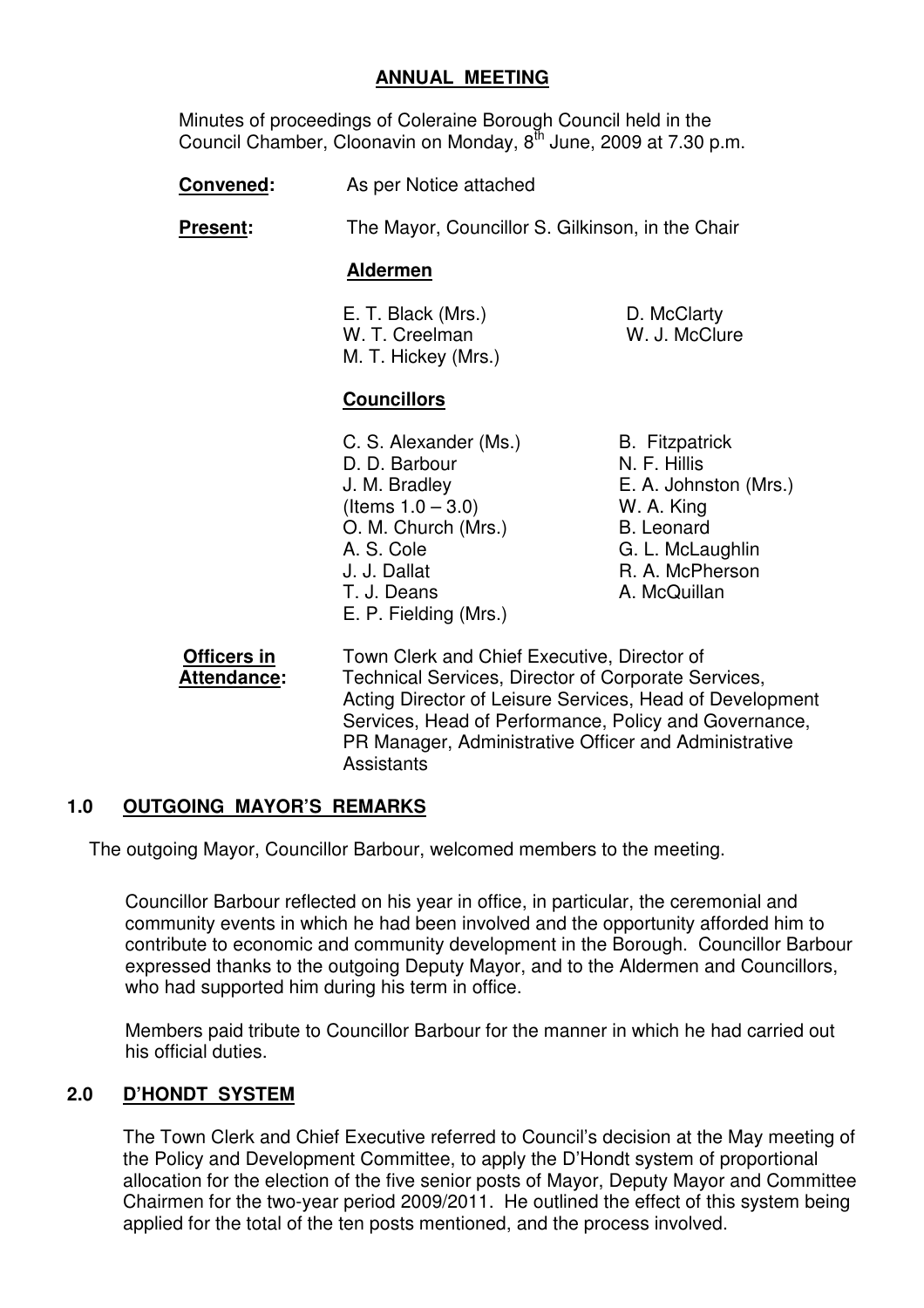Council formally adjourned to facilitate this process.

Upon the resumption of the meeting, the Town Clerk and Chief Executive announced the agreed list of posts, viz:

| <b>YEAR</b> | <b>POST</b>                               | <b>PARTY</b> |
|-------------|-------------------------------------------|--------------|
|             | Mayor                                     | <b>DUP</b>   |
|             | Deputy Mayor                              | <b>UUP</b>   |
| YEAR 1      | Chairman - Leisure and Environment        | <b>DUP</b>   |
|             | Chairman - Planning                       | <b>SDLP</b>  |
|             | Chairman - Policy and Development         | <b>UUP</b>   |
|             | Mayor                                     | <b>UUP</b>   |
|             | Deputy Mayor                              | <b>DUP</b>   |
| YEAR 2      | <b>Chairman - Leisure and Environment</b> | <b>DUP</b>   |
|             | Chairman - Planning                       | <b>DUP</b>   |
|             | Chairman - Policy and Development         | <b>UUP</b>   |

# **3.0 MAYOR**

It was proposed by Alderman McClure, seconded by Alderman Creelman and agreed, that Councillor Gilkinson be appointed Mayor for 2009/2010.

On taking the Chair, Councillor Gilkinson signed the formal acceptance of office and thanked Council for their endorsement of him as Mayor.

Members congratulated Councillor Gilkinson on his appointment.

# **4.0 DEPUTY MAYOR**

It was proposed by Alderman McClarty, seconded by Councillor McPherson and agreed, that Councillor King be appointed Deputy Mayor for 2009/2010.

The Mayor congratulated Councillor King on his appointment to the post of Deputy Mayor.

# **5.0 CHAIRMEN OF STANDING COMMITTEES**

| 5.1 | Leisure and Environment<br>Committee | It was proposed by Councillor Deans,<br>seconded by Alderman McClure and<br>agreed, that Councillor Cole be appointed<br>Chairman of the Leisure and Environment<br>Committee for 2009/2010. |
|-----|--------------------------------------|----------------------------------------------------------------------------------------------------------------------------------------------------------------------------------------------|
| 5.2 | <b>Planning Committee</b>            | It was proposed by Councillor Dallat,<br>seconded by Alderman Mrs. Hickey and agreed,<br>that Councillor McLaughlin be appointed<br>Chairman of the Planning Committee for<br>2009/2010.     |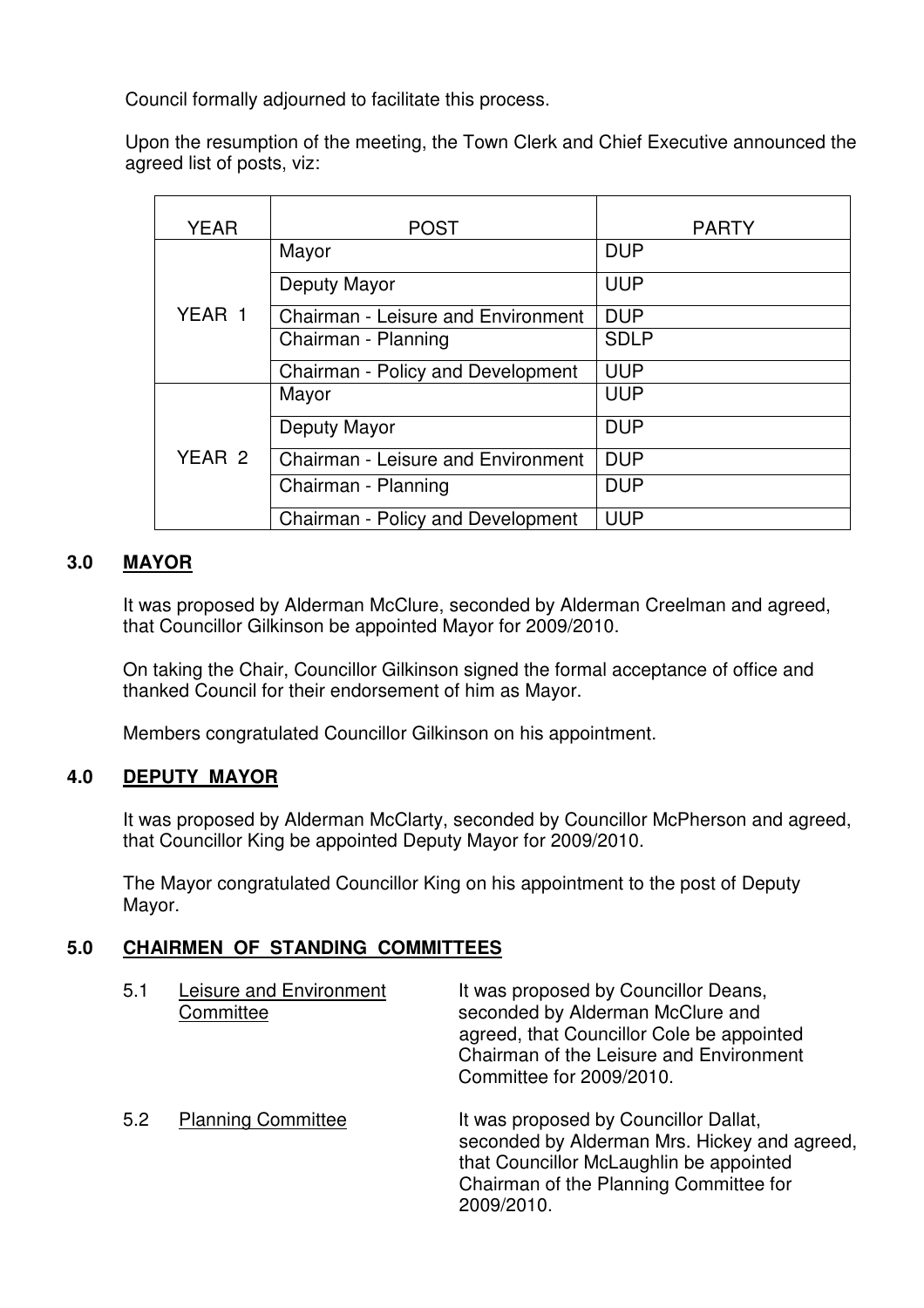5.3 Policy and Development It was proposed by Councillor Mrs. Johnston, Committee seconded by Councillor Hillis and agreed, that Councillor Barbour be appointed Chairman of the Policy and Development Committee for 2009/2010.

## **6.0 ELECTION OF ALDERMEN**

It was proposed by Councillor Deans, seconded by Councillor McQuillan and agreed, that Councillors Creelman and McClure remain as Aldermen for the two-year term 2009/2011.

It was proposed by Councillor Mrs. Johnston, seconded by Councillor McPherson and agreed, that Councillors Mrs. Black and McClarty remain as Aldermen for the two-year term 2009/2011.

It was proposed by Councillor Dallat, seconded by Councillor McLaughlin and agreed, that Councillor Mrs. Hickey remain as Alderman for the two-year term 2009/2011.

# **7.0 APPOINTMENT OF REPRESENTATIVES**

- a. Internal Sub Groups/Working Groups that require balanced representation
- b. Bodies where either membership numbers or make-up is predetermined
- c. External Agencies/Partnerships
- d. Local Government Bodies
- e. Management Committees and Community Groups
- f. Committee Appointments 2008/2009

Party leaders would advise the Town Clerk and Chief Executive of any changes to representatives in the above groups by noon on Friday  $12<sup>th</sup>$  June, 2009.

# **8.0 COMMITTEES - STRUCTURE AND TIMETABLE**

Consideration was given to the Town Clerk and Chief Executive's Report on Committees - Structure and Timetable (previously supplied).

It was proposed by Councillor King, seconded by Councillor Dallat and agreed:

That the existing structure and timetable, as detailed, be applied at this time subject to meetings of the Planning Committee commencing at 7.30 p.m.

### **9.0 MAYOR'S REMARKS**

The Mayor thanked the outgoing Mayor and Deputy Mayor for their work throughout the year. He also thanked his Party for nominating him to the position of Mayor. He said he felt privileged to be Mayor, that he took his responsibilities seriously and that he would represent everyone in the community on behalf of Council. He confirmed his commitment to improving community relations throughout the Borough.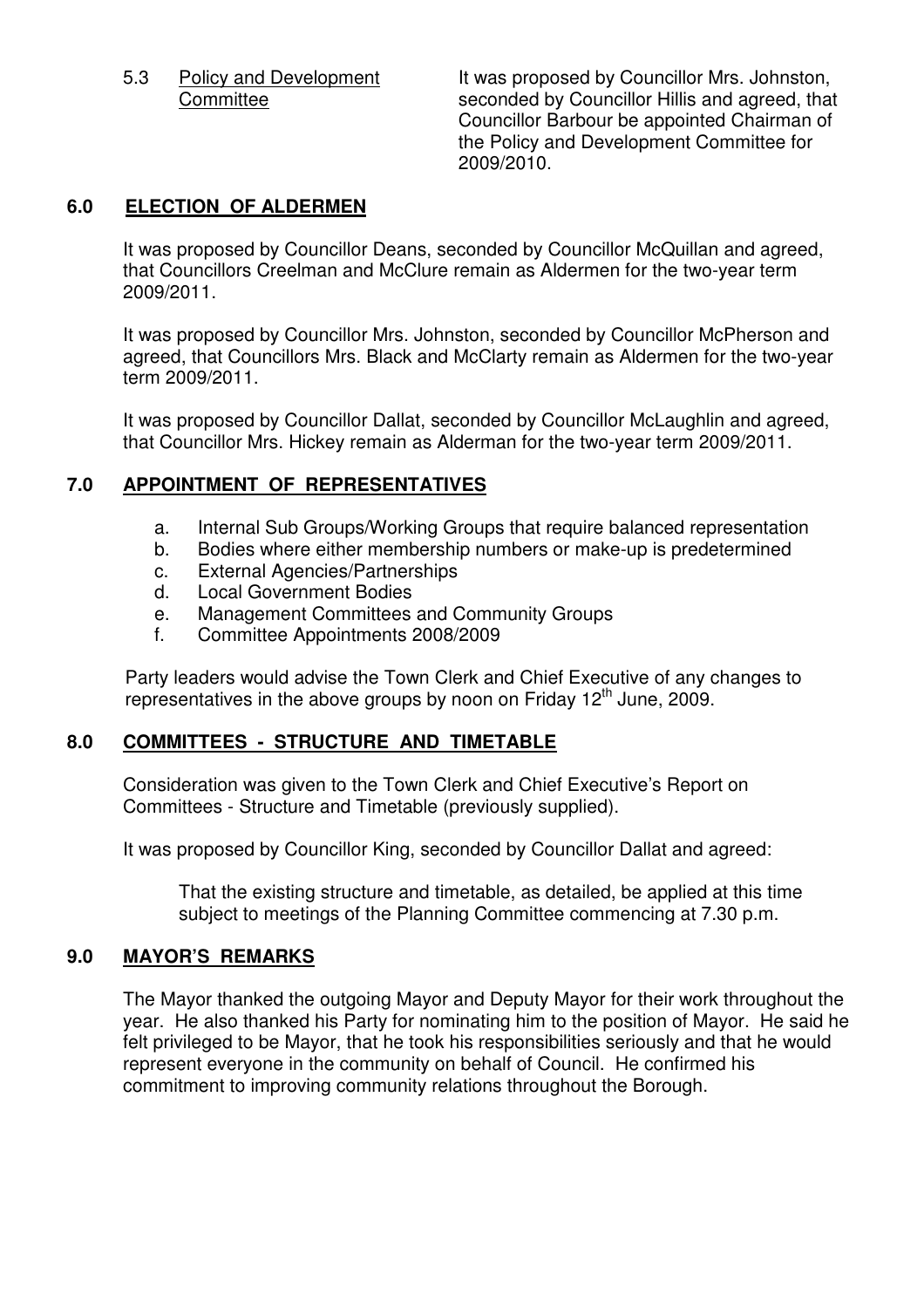# **LEISURE AND ENVIRONMENT COMMITTEE**

# **2 nd June, 2009.**

| <b>Present:</b>                          | Councillor T. J. Deans, in the Chair                                                                                                                                                                                                                                                                  |                                                                                                                                 |
|------------------------------------------|-------------------------------------------------------------------------------------------------------------------------------------------------------------------------------------------------------------------------------------------------------------------------------------------------------|---------------------------------------------------------------------------------------------------------------------------------|
|                                          | The Deputy Mayor, Alderman W. T. Creelman                                                                                                                                                                                                                                                             |                                                                                                                                 |
|                                          | <b>Aldermen</b>                                                                                                                                                                                                                                                                                       |                                                                                                                                 |
|                                          | E. T. Black (Mrs.)<br>M. T. Hickey (Mrs.)                                                                                                                                                                                                                                                             | W. J. McClure                                                                                                                   |
|                                          | <b>Councillors</b>                                                                                                                                                                                                                                                                                    |                                                                                                                                 |
|                                          | C. S. Alexander<br>J. M. Bradley<br>O. M. Church (Mrs.)<br>A. S. Cole<br>E. P. Fielding (Mrs.)<br><b>B.</b> Fitzpatrick<br>S. Gilkinson                                                                                                                                                               | N. F. Hillis<br>E. A. Johnston (Mrs.)<br>W. A. King<br><b>B.</b> Leonard<br>G. L. McLaughlin<br>R. A. McPherson<br>A. McQuillan |
| <b>Officers in</b><br><b>Attendance:</b> | Director of Technical Services, Director of Environmental<br>Health, Acting Director of Leisure Services, Head of Leisure<br>Services, Administrative Officer, Head of Performance,<br>Policy and Governance, Causeway Museum Service Officer<br>(Items $4.1 - 6.1.1$ ) and Administrative Assistant. |                                                                                                                                 |
| Apologies:                               | The Mayor, Alderman McClarty and Councillor Dallat                                                                                                                                                                                                                                                    |                                                                                                                                 |

# **2.0 WELCOME**

The Chairman welcomed everyone to the meeting.

### **2.0 ENVIRONMENTAL HEALTH REPORT**

The Report of the Director of Environmental Health was considered (previously supplied).

Matters arising:

## **2.1 Legal Proceedings**

It was agreed to discuss these proceedings "In Committee" at the end of the meeting.

### **2.2 2009/2010 Environmental Health Plan 2008/2009 Variance Analysis**

 Members noted information, as detailed in the report, on the 2009/2010 Environmental Health Plan and 2008/2009 Variance Analysis.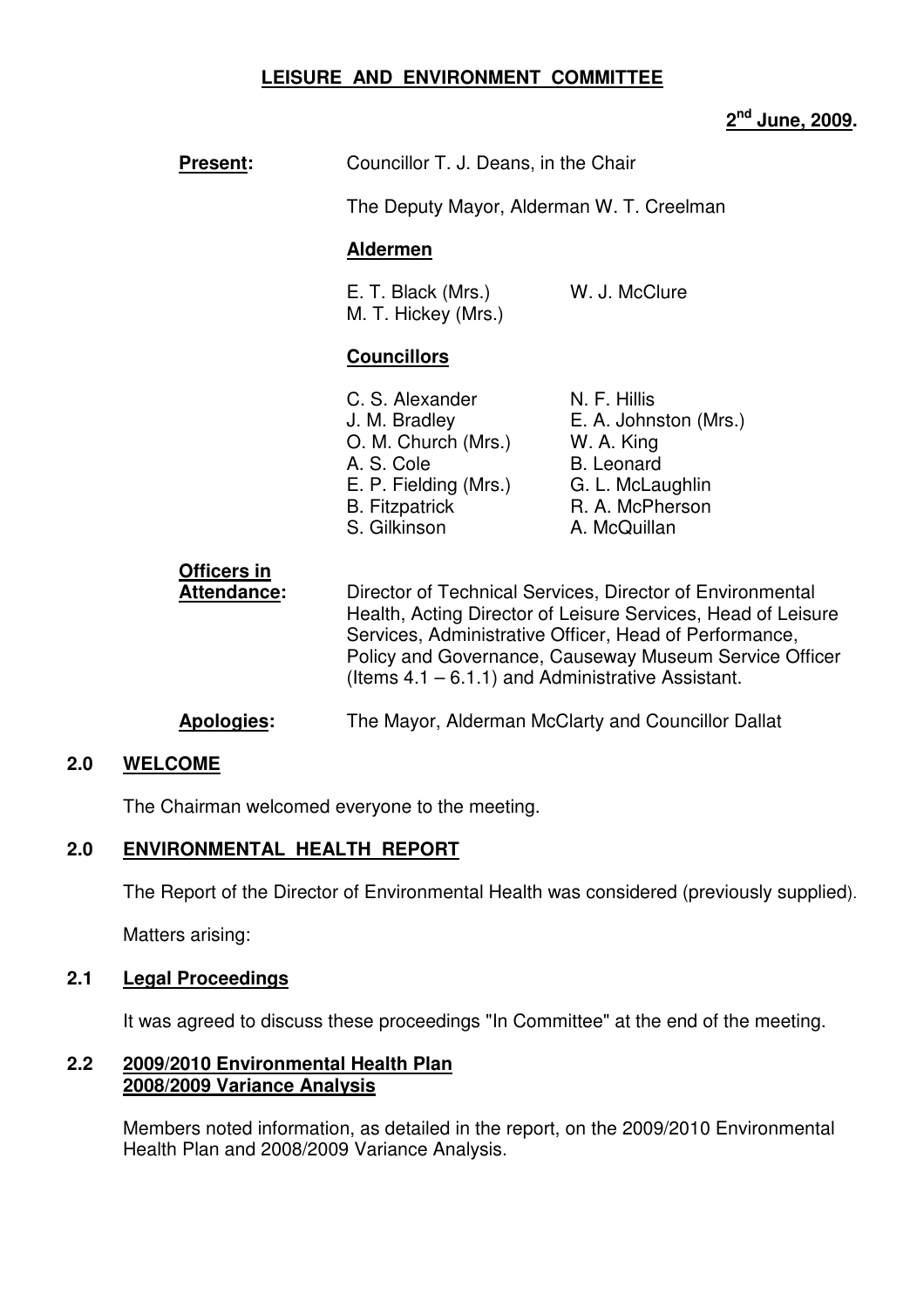Any comments members would wish to make regarding the Environmental Health Plan should be forwarded to the Director of Environmental Health or the Principal Environmental Health Officer before the Council Meeting.

Members noted that copies of both documents would be available in the library.

## **2.3 For Information**

Members noted information on the following topics, as contained in the report:

- 2009 Updating and Screening Assessment on Air Quality;
- Dog Fouling Initiative "Bag It and Bin It";
- Street Wise/Bee Safe Event  $-1^{st}$  June  $-5^{th}$  June, 2009;
- Warmer Ways to Better Health Relaunched May 2009;
- Coleraine Environmental Health Officer UK Silver Medal Winner;
- Food Safety Week  $-15^{th} 21^{st}$  June, 2009.

### **2.3.1 Warmer Ways to Better Health – Relaunched May 2009**

 In response to a member's concern regarding applicants who had failed to secure a grant under the previous scheme the Director of Environmental Health advised that he would forward the names to the relevant person so they would be included.

### **2.3.2 Chartered Institute of Environmental Health (CIEH) UK Graduate of the Year**

 The Chairman extended congratulations to Mr. Peter Kerr, Environmental Health Officer, who had been awarded the Silver Medal for his CIEH studies. Members suggested that his achievement be acknowledged by the Mayor. The Director of Environmental Health advised that he would liaise with the Mayor.

# **3.0 TECHNICAL SERVICES REPORT**

The Report of the Director of Technical Services was considered (previously supplied).

Matters arising:

### **3.1 Entertainment Licences**

# **3.1.1 Aghadowey Presbyterian Church Hall , 70 Ardreagh Road, Coleraine**

 An application for a grant of an Entertainment Licence, for a maximum of any 14 unspecified days within the licence period of one year, had been received from Mr. S. Knox.

Days and times on which it is intended to provide entertainment:

Monday/Tuesday – Saturday/Sunday 11.30 a.m. – 1.00 a.m.

### **Recommended:**

That the Entertainment Licence be granted subject to compliance with any recommendations made by Council's Licensing Department and the following special conditions: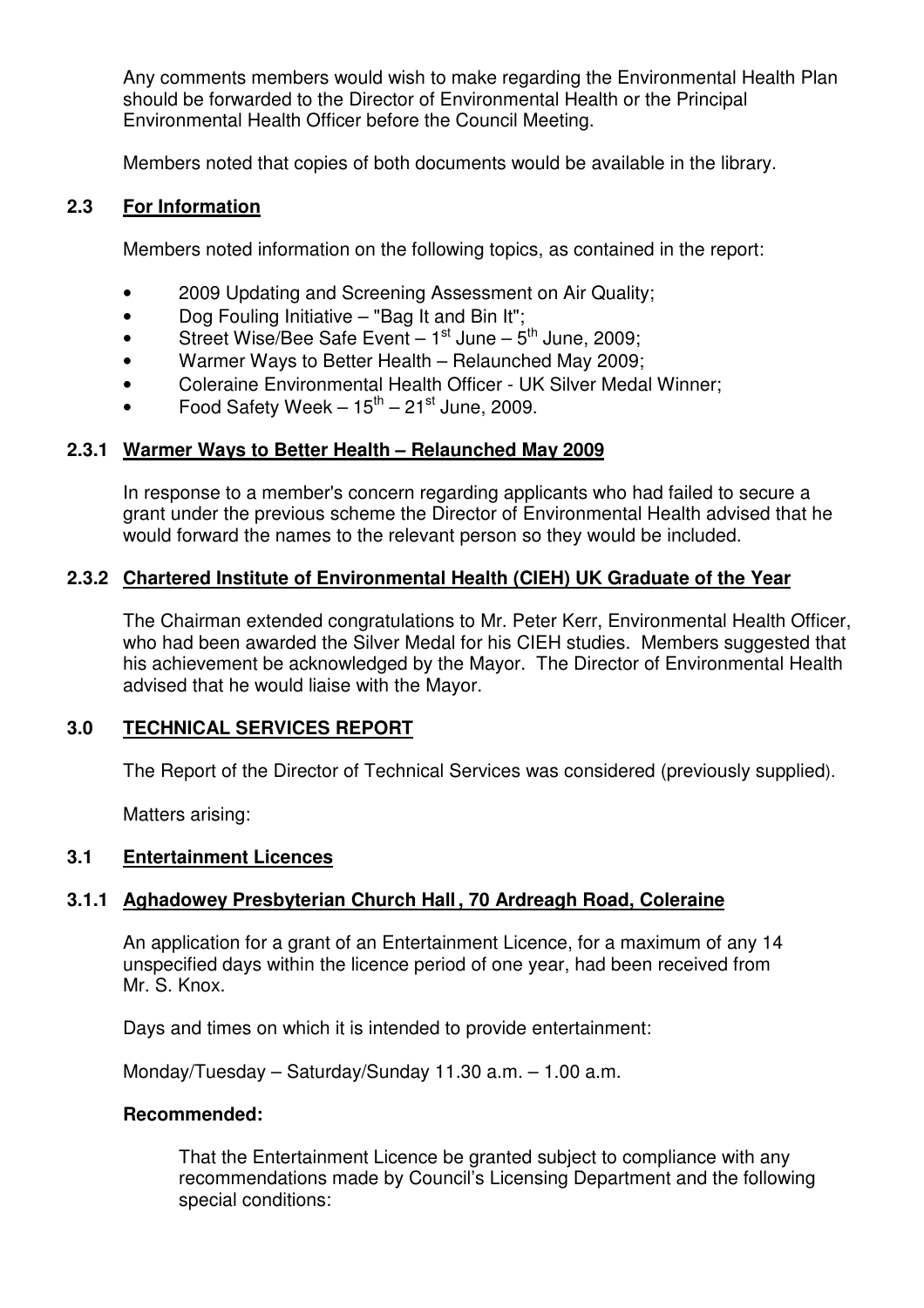- All requirements as contained within Nightsafe Coleraine Code of Best Practice 2008.
- All Door Supervisors employed must be licensed with a scheme recognised by Coleraine Borough Council.

# **3.1.2 The Old Forge Bar, 6 Newmarket Street, Coleraine**

 An application for a grant of an Entertainment Licence had been received from Mrs. E. Boyd, c/o The Old Forge Bar.

Days and times on which it is intended to provide entertainment:

 Monday/Tuesday – Saturday/Sunday 11.30 a.m. – 1.00 a.m. Sunday 12.30 p.m. – midnight

### **Recommended:**

That the Entertainment Licence be granted subject to compliance with any recommendations made by Council's Licensing Department and the following special conditions:

- All requirements as contained within Nightsafe Coleraine Code of Best Practice 2008.
- All Door Supervisors employed must be licensed with a scheme recognised by Coleraine Borough Council.

# **3.1.3 Circus Tent, Australian Super Circus, Blair's Caravan Park, 66 Loguestown Road, Portrush**

 An application for a grant of an Entertainment Licence, for a maximum of any 14 unspecified days within the licence period of one year, had been received from Mrs. Y. Scholl, c/o Australian Super Circus.

Days and times on which it is intended to provide entertainment:

Monday – Friday 7.30 p.m. - 9.30 p.m. Saturday 3.00 p.m. - 5.00 p.m. and 6.00 p.m. - 8.00 p.m.

# **Recommended:**

 That the Entertainment Licence be granted subject to no representations being received within the statutory period, no PSNI objections, compliance with NI Fire & Rescue Service recommendations and all other requirements requested by Council's Licensing Department and subject to the following special conditions:

- All requirements as contained within Nightsafe Coleraine Code of Best Practice 2008.
- All door supervisors employed must be licensed with a scheme recognised by Coleraine Borough Council.

# **3.1.4 Kilrea Orange Hall, New Row, Kilrea**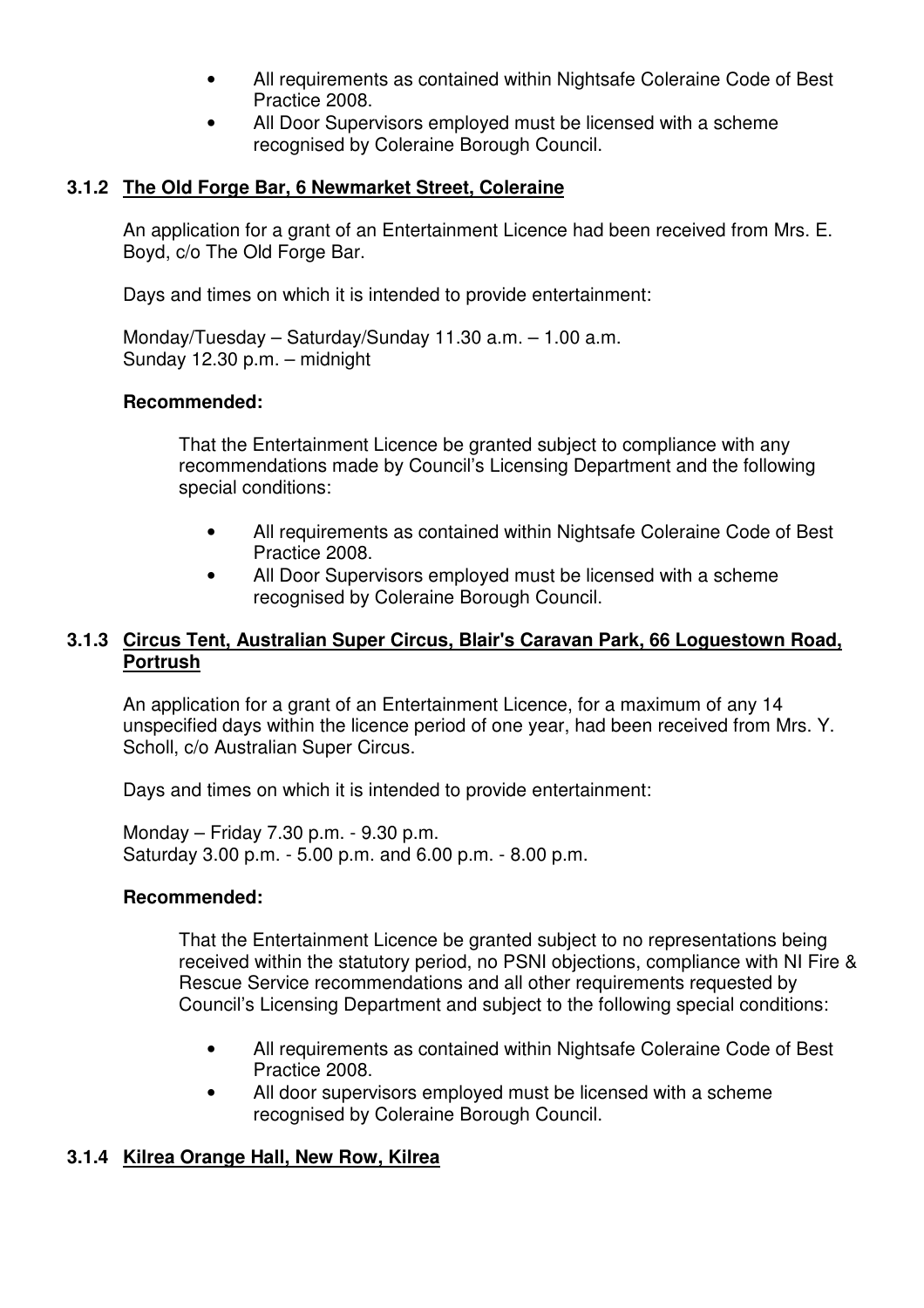An application for a grant of an Entertainment Licence, for a maximum of any 14 unspecified days within the licence period of one year, had been received from Mr. N. McQuillan.

Times on which it is intended to provide entertainment:  $7.00$  p.m.  $-1.00$  a.m.

#### **Recommended:**

 That the Entertainment Licence be granted subject to no representations being received within the statutory period, no PSNI objections and compliance with any recommendations made by Council's Licensing Department and the following special conditions:

- All requirements as contained within Nightsafe Coleraine Code of Best Practice 2008.
- All door supervisors employed must be licensed with a scheme recognised by Coleraine Borough Council.

### **3.2 Replacement Vehicles**

#### **3.2.1 Small Van**

Three quotations had been received for a small van for the enforcement officer viz:

| Roadside, Coleraine | Renault Kangoo   | £9,130.00 |
|---------------------|------------------|-----------|
| Donnelly Group      | Renault Kangoo   | £9,164.00 |
| Lindsay Cars        | Ford Connect 200 | £9,450.00 |

#### **Recommended:**

 That Council accept the lowest tender from Roadside, Coleraine in the sum of nine thousand, one hundred and thirty pounds (£9,130.00).

#### **3.2.2 Medium Van**

Four quotations had been received for a medium sized van for the fitters viz:

| Roadside, Coleraine | <b>Renault Trafic SL27 SWB</b> | £11,520.00 |
|---------------------|--------------------------------|------------|
| Donnelly Group      | <b>Renault Trafic SL27 SWB</b> | £12,106.00 |
| Desmond Ford        | Ford Transit 260 SWB           | £12,725.00 |
| Lindsay Cars        | Ford Transit 260 SWB           | £13,171.00 |

#### **Recommended:**

 That Council accept the lowest tender from Roadside Coleraine in the sum of eleven thousand, five hundred and twenty pounds (£11,520.00).

 Members noted that an allowance had been made in the annual estimates for the replacements.

### **3.3 FOR INFORMATION**

### **3.3.1 Bilingual Street Names**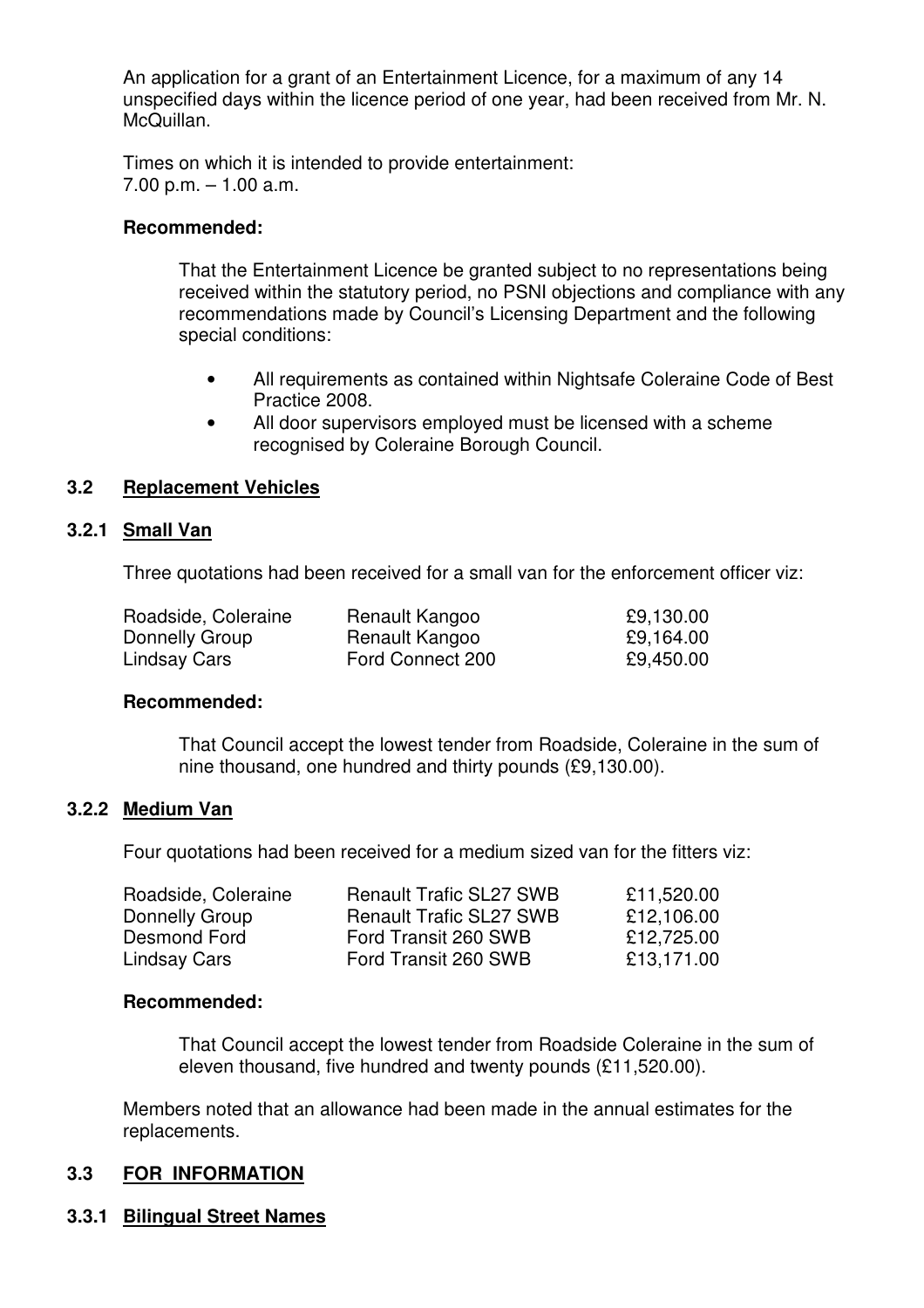Members noted information on this topic, as detailed in the report.

## **3.3.2 Consultation Document – Proposals for Waste Bill**

Members noted information on this topic, as detailed in the report.

### **3.3.3 Building Control - Approvals**

Members noted that approval was granted for 55 applications.

### **4.0 LEISURE SERVICES REPORT**

 The Report of the Acting Director of Leisure Services was considered (previously supplied).

Matters arising:

### **4.1 Peter Thompson Hall - Charges**

#### **Recommended:**

That Council approve the following charges for Peter Thompson Hall:

| Main Hall<br><b>Non-Commercial Use</b><br><b>Commercial Use</b><br>Fee Paying Sport Activity | £7.00 per hour<br>£20.00 per hour<br>£10.00 per hour |
|----------------------------------------------------------------------------------------------|------------------------------------------------------|
| <b>Minor Hall</b><br>Non-Commercial Use<br><b>Commercial Use</b>                             | £4.00 per hour<br>£8.00 per hour                     |
| <b>Pavilion Area</b><br>Non-Commercial Use<br><b>Commercial Use</b>                          | £5.00 per hour<br>£10.00 per hour                    |
| <b>Committee Room</b>                                                                        | £1.50 per hour                                       |

### **4.2 Arcadia - Portrush**

#### **Recommended:**

 That Council continue Dominic Logue's lease for the 2009 season at the Arcadia, Portrush with a review in the autumn following which tenders would be advertised for 2010.

### **4.3 Whiterocks Car Park**

Consideration was given to information on this topic, as detailed in the report.

### **Recommended:**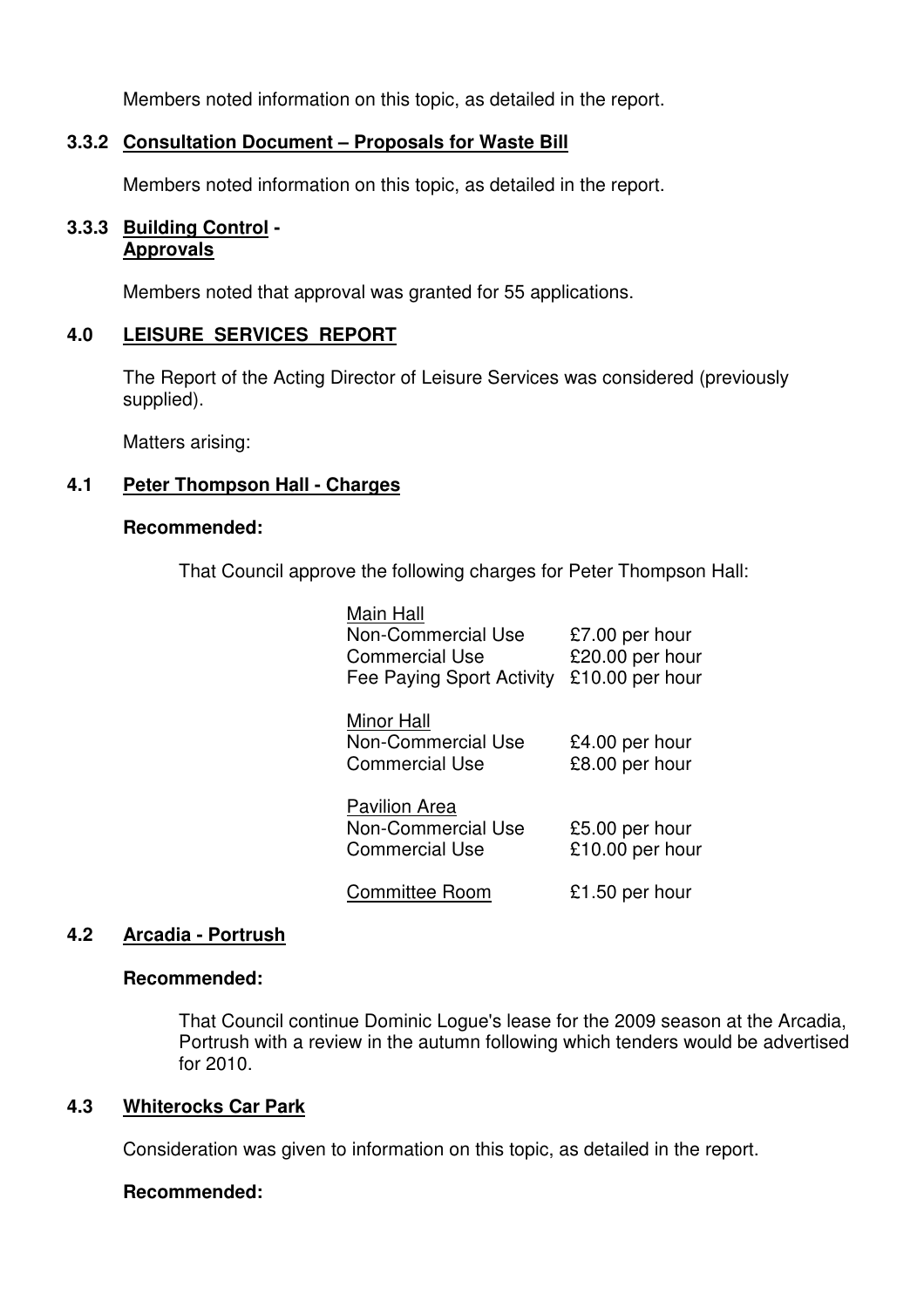That Council install bollards as outlined in the report.

### **4.4 Requests for Financial Assistance**

### **4.4.1 Coleraine Sports Council**

#### **Recommended:**

 That Council approve a grant of £8,250 to Coleraine Sports Council for 2009/2010.

### **4.4.2 Talks and Tours Programme**

#### **Recommended:**

 That Council approve a grant of £800 to the University of Ulster to assist with the 2009 Talks and Tours programme.

### **4.4.3 Portrush Summer Theatre**

#### **Recommended:**

That Council approve a grant of £2,000 to Portrush Summer Theatre to assist them with the promotion of the 2009 summer theatre.

### **4.5 For Information**

Members noted information on the following events, as detailed in the report:

- Guided Walks Programme
- Summer Recreation Programme 2009
- Ford Fair Sunday,  $7<sup>th</sup>$  June, 2009 Dunluce Centre, Portrush
- Waterways Ireland Riverfest Saturday,  $13<sup>th</sup>$  and Sunday  $14<sup>th</sup>$  June, 2009
- Beach Tag Rugby Event Saturday,  $27<sup>th</sup>$  June 2009 East Strand, Portrush
- Macosquin Fun Day Saturday, 13<sup>th</sup> June, 2009
- The Kilwackey Races Saturday, 27th June, 2009 Kilrea

### **4.6 Commemoration of Plantation**

 The Causeway Museum Service Officer advised Committee that the Goldsmiths Company, University of Ulster and Trinity College, Dublin would be hosting three international conferences to mark the  $400<sup>th</sup>$  anniversary of the Ulster Plantation.

 Council's Mayor and the Mayor of Derry City Council, the City Remembrancer (City of London) and the Provost of the University of Ulster (Magee Campus) would be inviting guests to attend a keynote address and reception in the Guildhall, London on 25<sup>th</sup> June, 2009.

### **Recommended:**

 That The Mayor, Councillors Dean and Mrs. Church, Town Clerk & Chief Executive and Causeway Museum Service Officer attend the reception in London on  $25<sup>th</sup>$  June, 2009.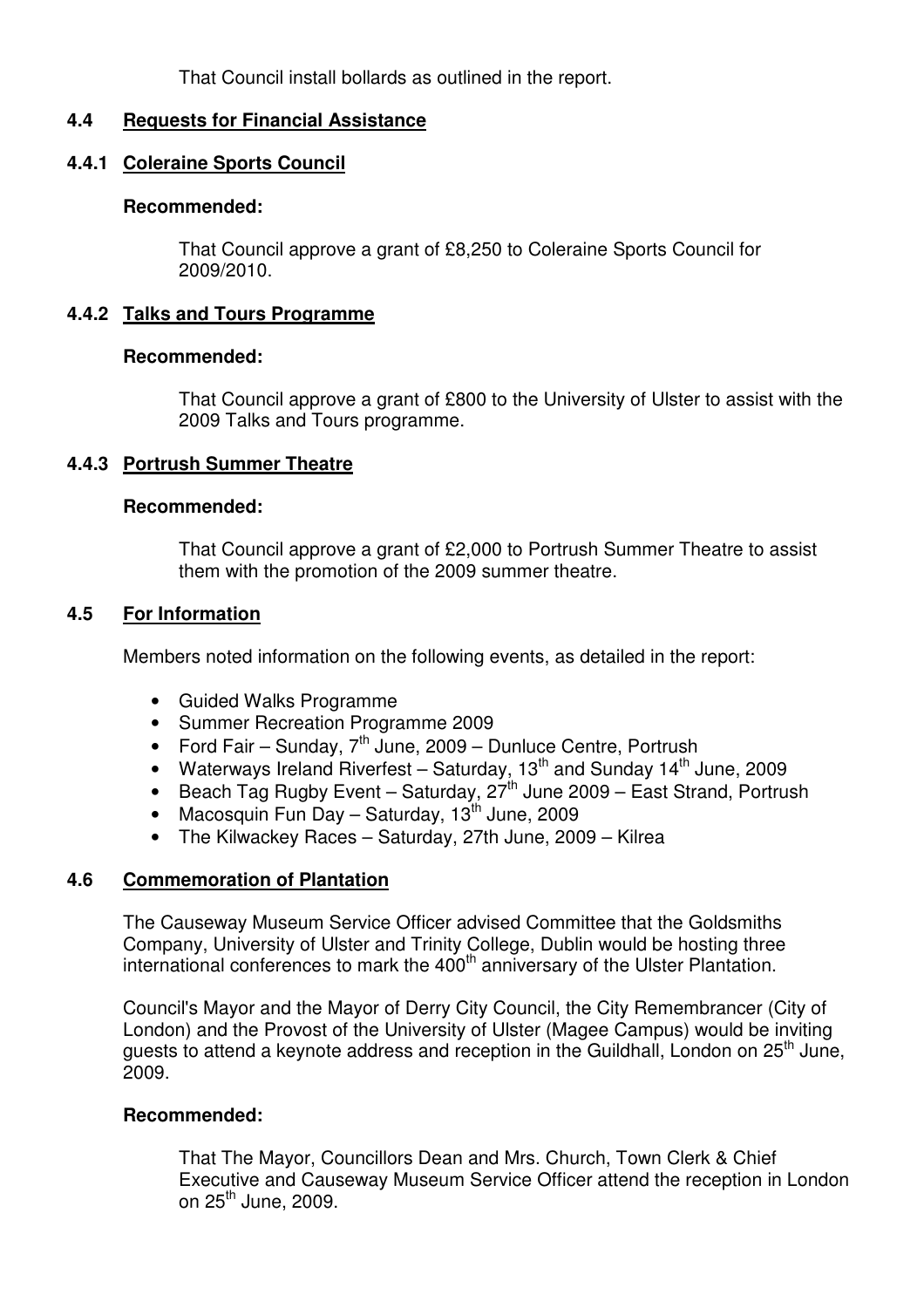# **4.7 Opening of Coleraine Town Hall**

The Causeway Museum Service Officer reminded members of arrangements for the official opening of Coleraine Town Hall on Wednesday, 3<sup>rd</sup> June, 2009.

# **5.0 SUMMER PLANTING**

 Several members requested information on when the summer planting would commence.

 The Acting Director of Leisure Services advised that the summer planting was underway.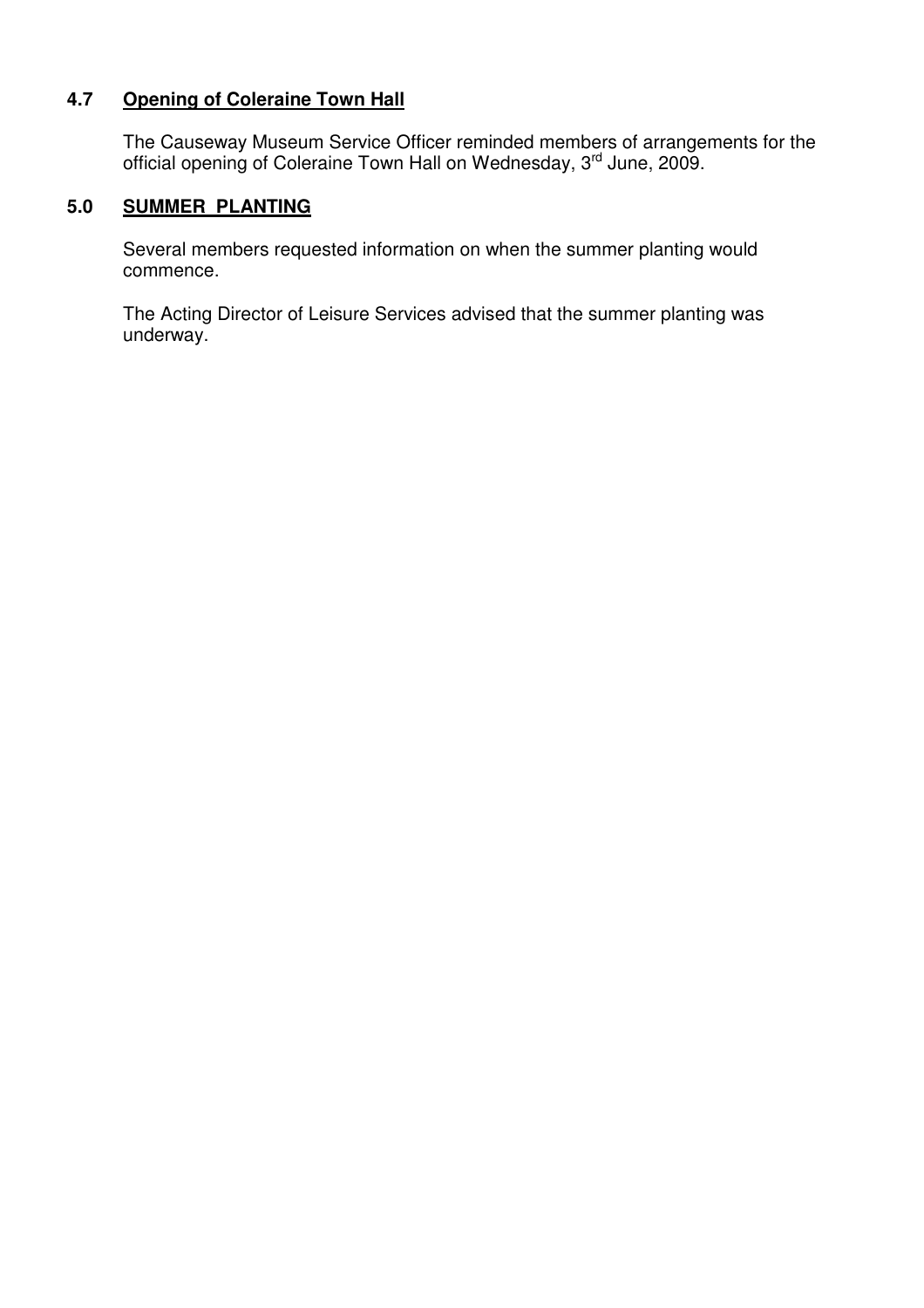### **PLANNING COMMITTEE**

## **9 th June, 2009.**

|     | <b>Present:</b>                   | Councillor G. L. McLaughlin in the Chair                                                                                                                                                      |                                                                                                                                                                            |
|-----|-----------------------------------|-----------------------------------------------------------------------------------------------------------------------------------------------------------------------------------------------|----------------------------------------------------------------------------------------------------------------------------------------------------------------------------|
|     |                                   | The Mayor, Councillor S. Gilkinson                                                                                                                                                            |                                                                                                                                                                            |
|     |                                   | The Deputy Mayor, Councillor W. H. King                                                                                                                                                       |                                                                                                                                                                            |
|     |                                   | <b>Aldermen</b>                                                                                                                                                                               |                                                                                                                                                                            |
|     |                                   | E. T. Black (Mrs.)<br>W. T. Creelman<br>(Items $3.7 - 6.3$ )<br>M. T Hickey (Mrs.)                                                                                                            | D. McClarty<br>W. J. McClure<br>(Items $1.0 - 5.7$ )                                                                                                                       |
|     |                                   | <b>Councillors</b>                                                                                                                                                                            |                                                                                                                                                                            |
|     |                                   | C. S. Alexander (Ms.)<br>(Items $1.0 - 5.8$ )<br>D. D. Barbour<br>(Items $1.0 - 5.7$ )<br>J. M. Bradley<br>(Items $5.0 - 6.3$ )<br>O. M. Church (Mrs.)<br>(Items $1.0 - 3.15$ )<br>A. S. Cole | J. J. Dallat<br>T. J. Deans<br>E. P. Fielding (Mrs.)<br><b>B.</b> Fitzpatrick<br>N. F. Hillis<br><b>B.</b> Leonard<br>(Items $3.7 - 6.3$ )<br>R. McPherson<br>A. McQuillan |
|     | Also in<br><b>Attendance:</b>     | Representative from the Planning Service -<br>Mr. P. Duffy                                                                                                                                    |                                                                                                                                                                            |
|     | <b>Officers in</b><br>Attendance: | Administrative Officer, Head of Performance, Policy<br>and Governance and Administrative Assistant                                                                                            |                                                                                                                                                                            |
|     | Apology:                          | <b>Councillor Mrs. Johnston</b>                                                                                                                                                               |                                                                                                                                                                            |
| 1 N | WELCOME                           |                                                                                                                                                                                               |                                                                                                                                                                            |

### **1.0 WELCOME**

The Chairman welcomed everyone to the Meeting.

#### **2.0 VICE CHAIRMAN**

It was proposed by Councillor Deans and seconded by Councillor Mrs. Fielding:

That Alderman McClure be appointed Vice Chairman.

It was proposed by Councillor Dallat and seconded by Alderman Mrs. Hickey:

That Councillor Fitzpatrick be appointed Vice Chairman.

 On being put the Meeting Councillor Fitzpatrick received four votes and Alderman McClure received ten votes. Alderman McClure was subsequently appointed Vice Chairman of the Planning Committee.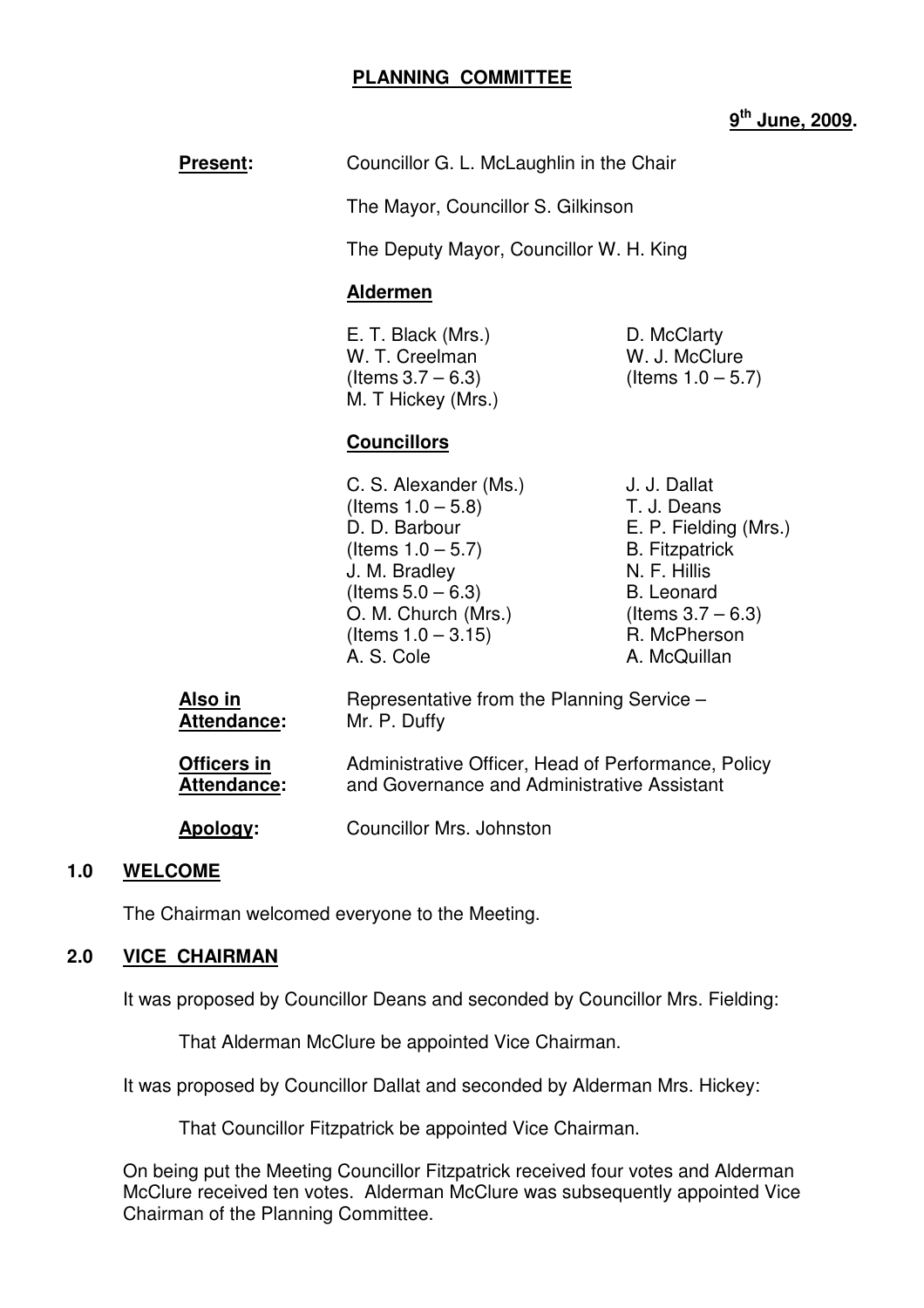# **3.0 PLANNING APPLICATIONS**

A list of forty-six applications was presented for consideration (previously supplied).

#### **Applications Deferred from Previous Meeting**

- 3.1 Application No. D1 C/2007/0287/O Site for dwelling adjacent to 86 Gorran Road, Garvagh, Coleraine for Mr. McKay
- 3.2 Application No. D2 C/2007/0829/O Proposed dwelling and garage 170m south west of 1 Laragh Lane, Swatragh for C. Mullan

The opinion of the Planning Service was to approve.

It was agreed that the application be approved.

The opinion of the Planning Service was to refuse.

It was proposed by Councillor McQuillan, seconded by Councillor Dallat and agreed:

> That the application be approved.

approve.

3.3 Application No. D3 C/2007/0948/F Demolition of existing building and erection of three and a half storey building (containing 6 apartments) at 30 Eglinton Street, Portrush for Mr. P. McGlade

3.4 Application No. D4 C/2007/0994/F Proposed housing development comprising 7 no. dwellings and associated infrastructure adjacent to site 45 Girona Avenue, Portrush for Messrs. J. Houston and **Crawford** 

3.5 Application No. D5 C/2008/0285/F Change of use application for one lettable unit to change use from an electrical goods store to hot food takeaway at 121 Coleraine Road, Portrush for Henderson Group **Pharmacy** 

3.6 Application No. D6 C/2008/0401/F Proposed double garage to rear of property at 81 Millburn Road, Coleraine for Mr. W. Milligan

It was agreed that the application be approved.

The opinion of the Planning Service was to

The opinion of the Planning Service was to approve.

It was agreed that the application be approved.

The opinion of the Planning Service was to approve.

It was agreed that the application be approved subject to a condition restricting the opening hours.

The opinion of the Planning Service was to approve.

It was agreed that the application be approved.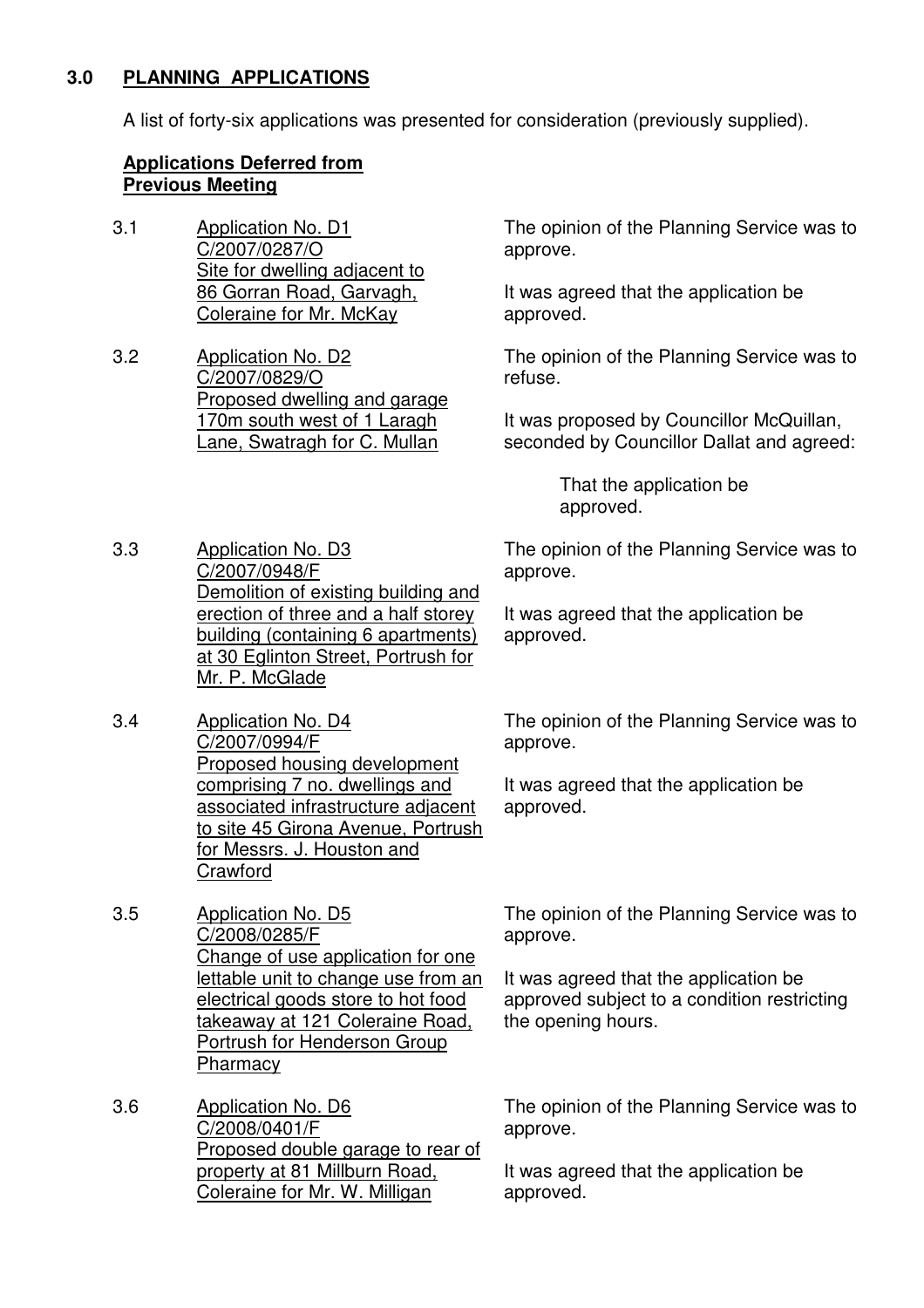- 3.7 Application No. D7 C/2008/0602/F Demolition of 24 and 26 Princess Street, Portrush for redevelopment to 14 no. apartments for Mr. P. Gordon
- 3.8 Application No. D8 C/2008/0888/O Erection of 1 no. dwelling to the rear of No. 37 Strand Road, Portstewart, in what is currently a large rear garden which adjoins Prospect Road, Portstewart for Mr. Devlin
- 3.9 Application No. D9 C/2008/0948/F Proposed domestic replacement dwelling at 61 Blackrock Road, Kilrea for Mr. and Mrs. Bonnar
- 3.10 Application No. D10 C/2009/0001/F Replacement of single storey detached dwelling with 2 no. semidetached one and a half storey dwellings at 57 Loguestown Park, Coleraine for Mr. R. Martin

# **New Applications**

- 3.11 Application No. 1 C/2007/0483/F Installation of new coated roadstone plant for the production of coated roadstone utilising mineral extracted at Cam Quarry as the primary constituent and wheel wash at Cam Road, Macosquin, Coleraine for Whitemountain Quarries Ltd.
- 3.12 Application No. 2 C/2007/1133/F Proposed residential development comprising 19 units at 16, 18 and 20 The Boulevard and 28 and 30 Portrush Road, Coleraine for O'Kane & Devine Ltd.

The opinion of the Planning Service was to approve.

It was agreed that the application be approved.

Councillor Ms. Alexander asked to be recorded as dissenting.

The opinion of the Planning Service was to refuse.

It was agreed that the application be refused.

The opinion of the Planning Service was to approve.

It was agreed that the application be approved.

The opinion of the Planning Service was to approve.

It was agreed that the application be approved.

The opinion of the Planning Service was to approve.

It was agreed that the application be approved subject to suitable conditions.

The opinion of the Planning Service was to refuse.

It was proposed by Councillor Dallat:

 That the application be deferred for one month to facilitate an office meeting on the grounds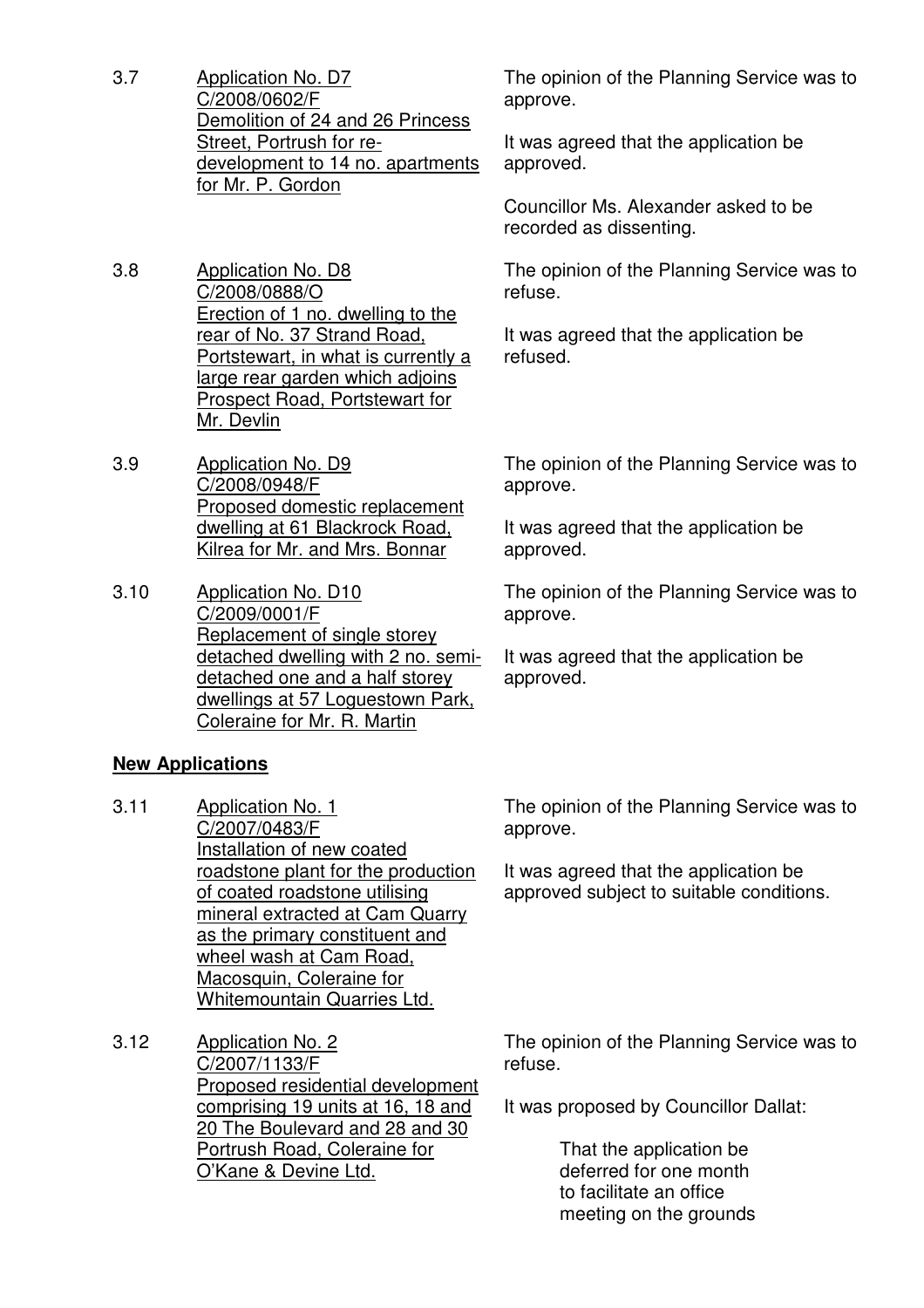that all material planning considerations had not been assessed.

Councillor Dallat failed to find a seconder for the proposal.

It was proposed by Councillor Ms. Alexander, seconded by Alderman McClarty and agreed:

> That the application be refused.

The opinion of the Planning Service was to refuse.

It was proposed by Alderman McClure, seconded by Councillor McPherson and agreed:

> That the application be deferred for one month to facilitate an office meeting on the grounds that all material planning considerations had not been assessed.

The opinion of the Planning Service was to refuse.

It was proposed by Alderman McClarty and seconded by Councillor McPherson:

> That the application be deferred for one month to facilitate an office meeting on the grounds that all material planning considerations had not been assessed.

It was also requested that a representative from Roads Service be present.

As an amendment it was proposed by Councillor Deans and seconded by Councillor Ms. Alexander:

> That the application be refused.

On being put to the Meeting the

3.13 Application No. 10 C/2008/0735/F Traditionally styled balcony to front elevation at 35 Kerr Street, Portrush for Mr. and Mrs. Storey

3.14 Application No. 14 C/2008/0901/F Proposed 2 no. dwellings (one of the dwellings is a revision of planning approval C/2006/0016/F) and roadway for private streets determination (extension of existing Knocktarna Manor) adjacent to No. 6 Knocktarna Manor, Coleraine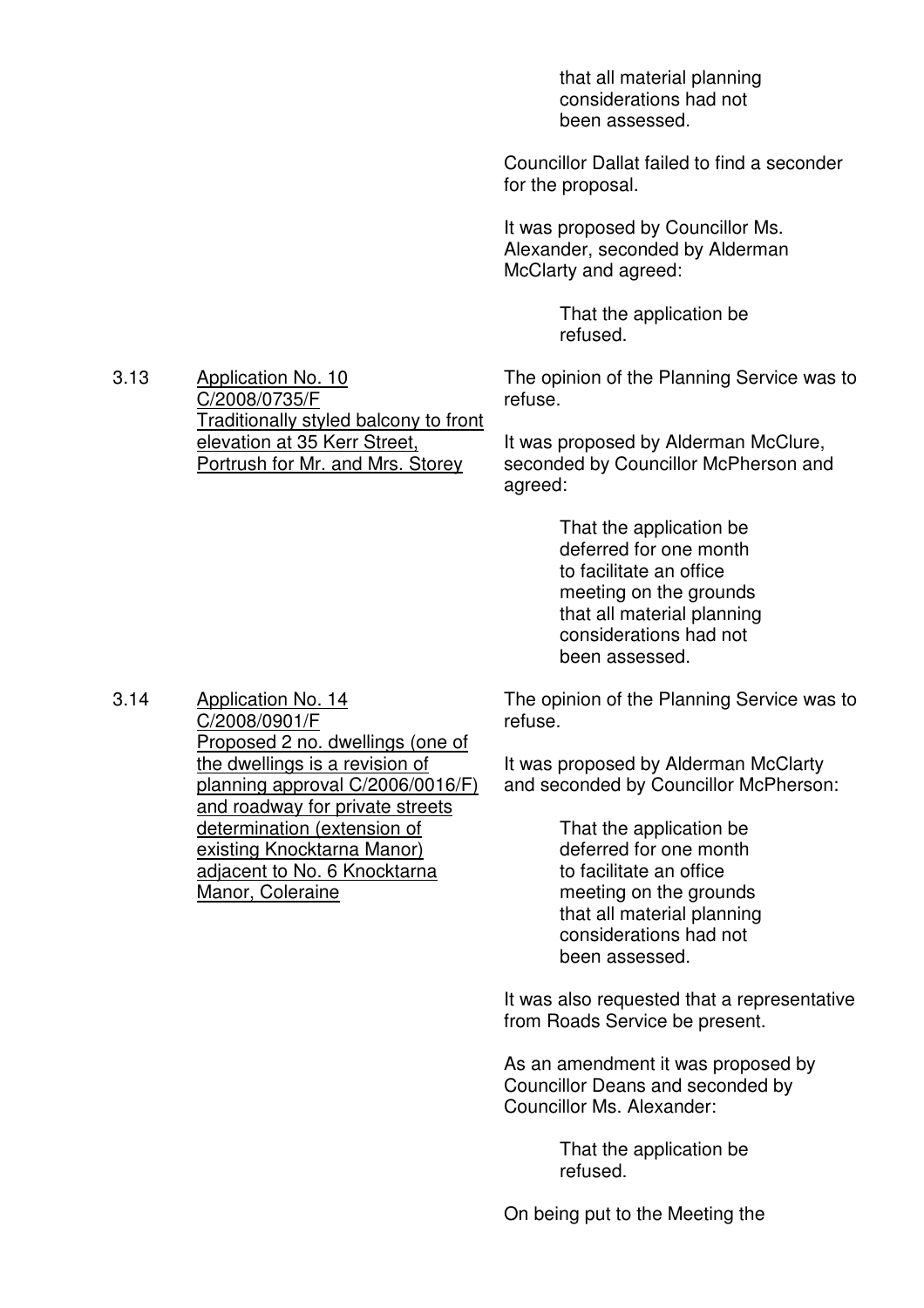3.15 Application No. 17 C/2008/0946/O Proposed 21 no. bed boutique hotel with associated facilities, car parking and landscape amenity on lands appurtenant to Sweeney's Wine Bar, Bayhead Road, Portballintrae for Mr. S. Sweeney

amendment was carried, fifteen members voting in favour and no one voting against.

The opinion of the Planning Service was to approve.

It was proposed by Councillor McPherson and seconded by Alderman Mrs. Black:

> That the application be deferred for one month to facilitate an office meeting on the grounds that all material planning considerations had not been assessed.

It was further requested that the Divisional Planning Manager be in attendance.

In answer to a question regarding ownership, the Administrative Officer reported that the site was the subject of a 150 year lease with a restrictive covenant that it could only be used for car parking.

Mr. Duffy advised that the Planning Service had no reason to dispute the land issue and if there was a restrictive covenant involved it would be a civil matter between Council and the applicant.

As an amendment it was proposed by Councillor Deans and seconded by Alderman McClure:

> That the application be approved.

Based on further information from the Administrative Officer the proposer and seconder agreed to withdraw the amendment.

Following a lengthy discussion it was agreed that an office meeting be held and that legal advice be sought. A briefing note would be forwarded to members prior to the office meeting.

The opinion of the Planning Service was to refuse.

3.16 Application No. 18 C/2009/0061/F Tennis court for private use (including eight floodlights and

It was proposed by Alderman McClure,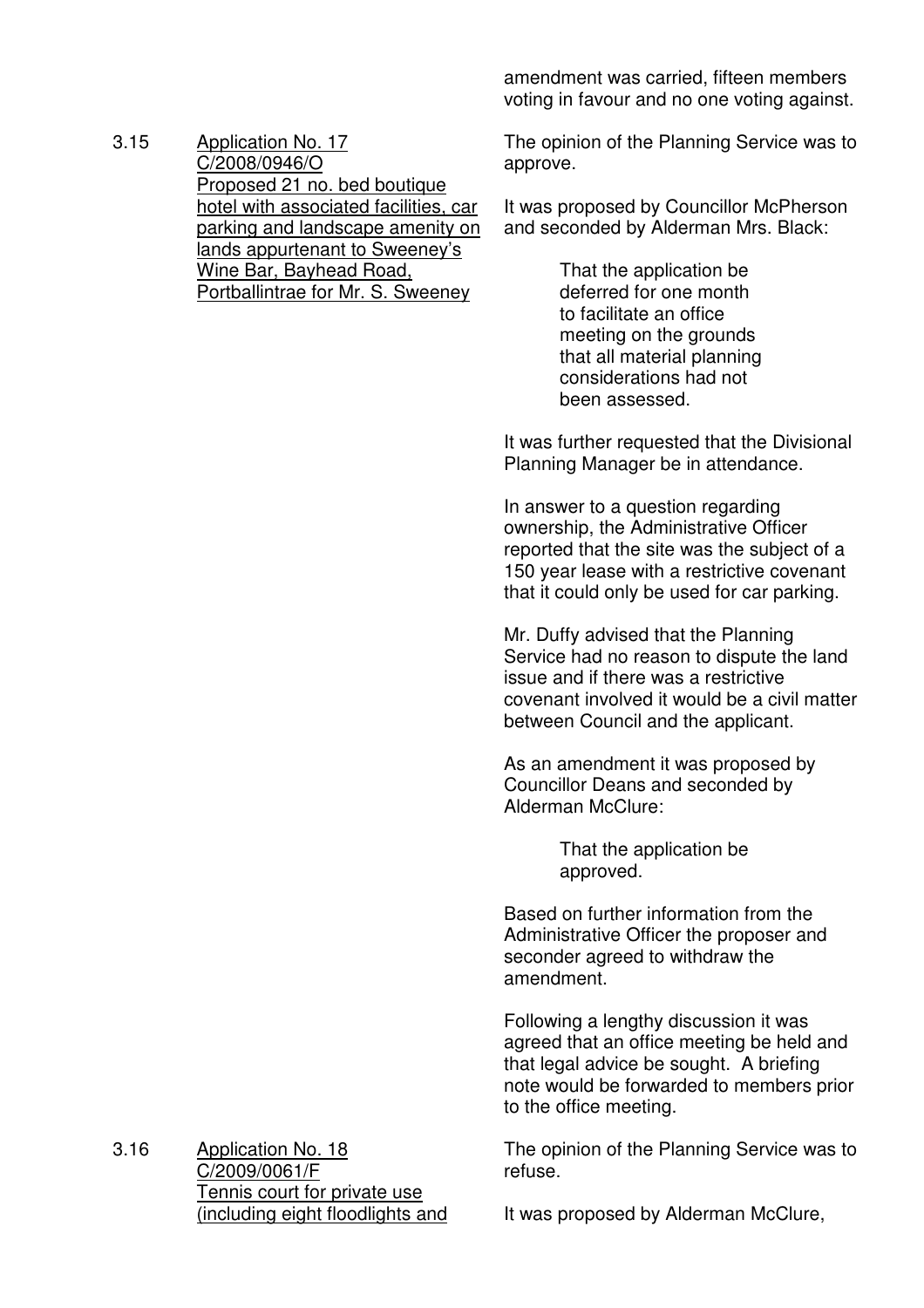2.75m high perimeter fence) at 28 Cranagh Road, Cranagh Hill, Coleraine for Mr. and Mrs. Mathewson

seconded by Councillor McPherson and agreed:

> That the application be deferred for one month to facilitate an office meeting on the grounds that all material planning considerations had not been assessed.

The opinion of the Planning Service was to approve both applications.

It was noted that objections had been received since the last meeting and considered.

Members thanked the Planning Service for the prompt determination of these applications to facilitate the transatlantic cable project.

It was proposed by Alderman McClarty, seconded by Councillor Dallat and unanimously agreed:

> That the applications be approved.

The opinion of the Planning Service was to refuse.

It was proposed by Councillor Dallat, seconded by Councillor Fitzpatrick and agreed:

> That the application be deferred for one month to facilitate an office meeting on the grounds that all material planning considerations had not been assessed.

# **4.0 OFFICE MEETINGS**

It was noted that the office meetings would be held on Friday,  $26<sup>th</sup>$  June, 2009.

# **5.0 PLANNING ISSUES RAISED BY MEMBERS**

5.1 11 Seaview Drive, Portstewart Reference was made to the apparent

breach of planning regulations regarding the height of the building at 11 Seaview

3.18 Application No. 33 C/2009/0244/O Dwelling and garage (infill site) between 34 and 38 Moneygran Road, Kilrea for Mr. S. O'Boyle

# C/2009/0236/F Underground telecoms cable and manhole on lands at West Strand, Portrush for Hibernia Atlantic UK Ltd.

Application No. 35 C/2009/0250/F Cable landing station at Dundooan Road (South of 18 Cromore Road), Coleraine for Hibernia Atlantic UK Ltd.

3.17 Application No. 32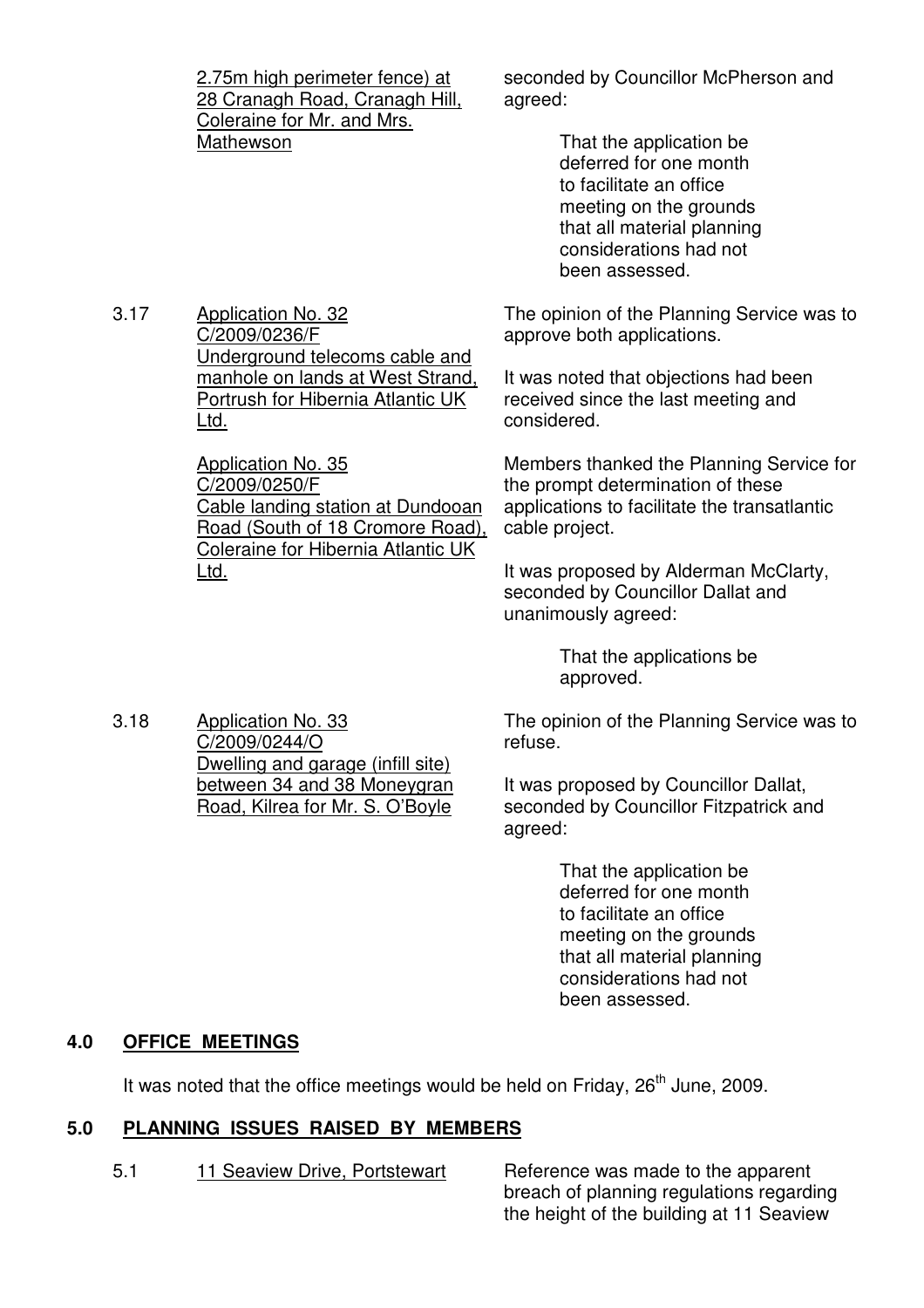|     |                                                                   | Drive, Portstewart.                                                                                                                                                |
|-----|-------------------------------------------------------------------|--------------------------------------------------------------------------------------------------------------------------------------------------------------------|
|     |                                                                   | Mr. Duffy would consult with the<br>Enforcement Section and inform Alderman<br>Mrs. Hickey.                                                                        |
| 5.2 | <b>Gareth's Chip Shop</b>                                         | Reference was made to the planning<br>application in respect of Gareth's Chip<br>Shop - Larkhill Filling Station, Portstewart.                                     |
|     |                                                                   | Following discussion Mr. Duffy advised<br>that the application was at present under<br>consideration and would be brought to the<br>next meeting of Committee.     |
| 5.3 | <b>Hopefield Development, Portrush</b>                            | Reference was made to a request by the<br>Hopefield Village Management Committee<br>for the removal of a poorly planted shrub<br>area at the development.          |
|     |                                                                   | Mr. Duffy would refer the matter to the<br>QI team.                                                                                                                |
| 5.4 | No. 2 Swilly Road/Millbank<br><b>Avenue, Portstewart</b>          | Reference was made to problems<br>regarding the extension to property at<br>Millbank Avenue, Portstewart.                                                          |
|     |                                                                   | Mr. Duffy advised that correspondence<br>had been received from the occupier of<br>No. 2 Swilly Road, Portstewart and a reply<br>would be forwarded in due course. |
| 5.5 | The Diamond, Portstewart                                          | Reference was made to the obstruction<br>caused by the continued use of scaffolding<br>at the development in The Diamond,<br>Portstewart.                          |
|     |                                                                   | Mr. Duffy explained that Planning Service<br>did not impose a time limit on the<br>completion of a development.                                                    |
|     |                                                                   | It was generally agreed that this was<br>possibly an issue for Roads Service.                                                                                      |
| 5.6 | Right of Way - The Diamond/<br><b>Coleraine Road, Portstewart</b> | Reference was made to the right of way at<br>The Diamond/Coleraine Road, Portstewart<br>being closed by a developer.                                               |
|     |                                                                   | Mr. Duffy advised that this would be a civil<br>matter and the Administrative Officer<br>reported that this was currently the subject<br>of legal proceedings.     |
|     |                                                                   | The Administrative Officer would provide                                                                                                                           |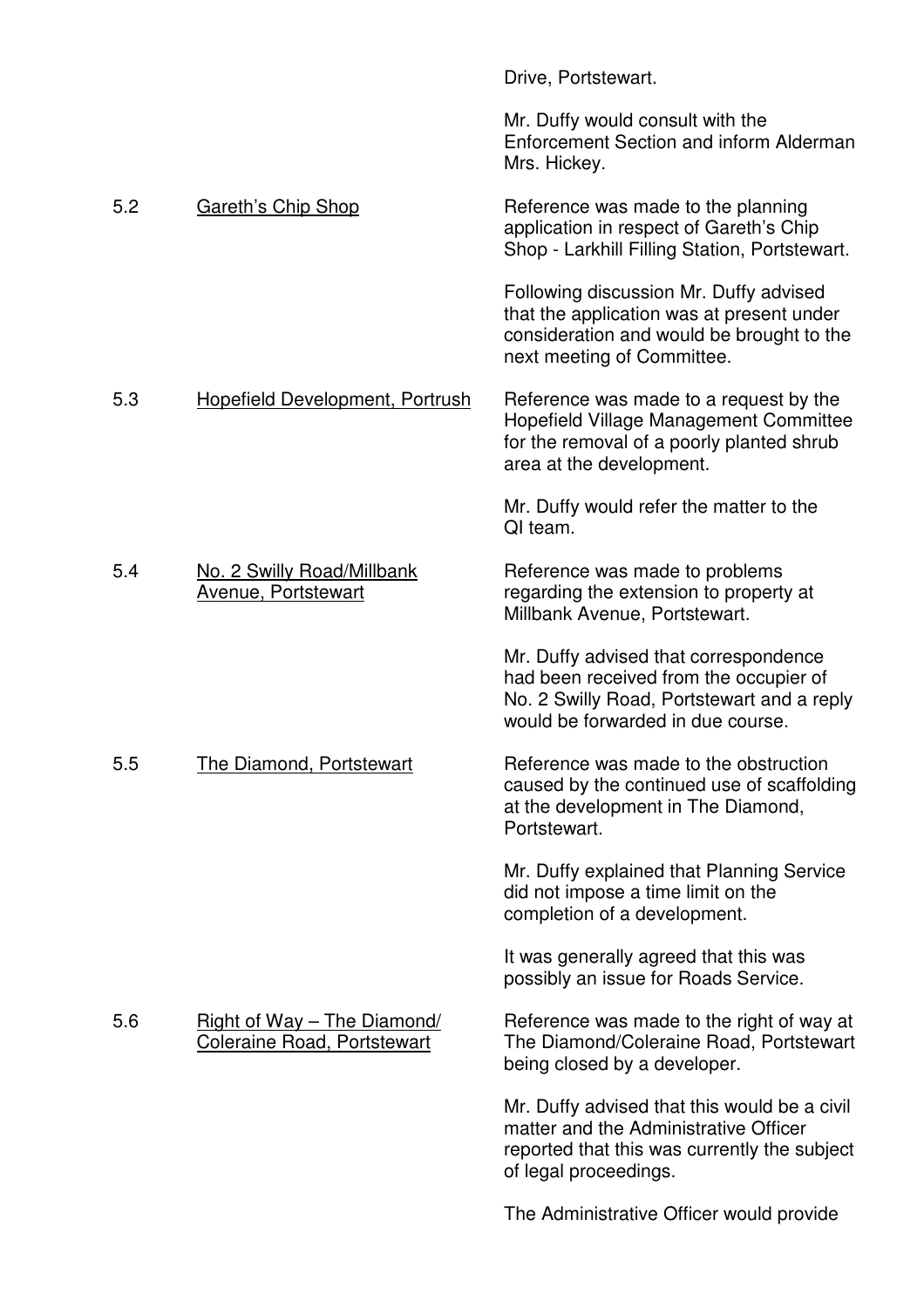| 5.7 | Landfill site application ref. |
|-----|--------------------------------|
|     | C/2009/0143/F at Cam Road,     |
|     | Ringsend, Coleraine for        |
|     | B. Mullan and Sons Ltd.        |

members with an update for the June Policy and Development Committee.

Councillor Cole voiced concerns regarding the proposed landfill site application at Cam Road, Ringsend, Coleraine.

Following a full discussion it was proposed by Councillor Cole and seconded by Alderman McClarty:

> That Council support the request for an Article 31 public inquiry, in principle.

On a request for a recorded vote the members voted thus:

**For:** The Mayor and Deputy Mayor Aldermen Mrs. Black, Creelman, Mrs. Hickey, McClarty and McClure Councillors Ms. Alexander, Barbour, Bradley, Cole, Dallat, Deans, Mrs. Fielding, Fitzpatrick, King, Hillis, Leonard, McLaughlin and McQuillan (19)

Against: Councillor McPherson (1)

The proposal was, therefore, carried.

5.8 Mill Road, Portstewart Reference was made to the erection of a balcony on property close to the caravan park.

> Mr. Duffy advised that Planning Service was investigating an application on the Mill Road. It was requested that neighbour notification be checked for this application.

# **6.0 PLANNING APPEALS INFORMATION**

Consideration was given to the Administrative Officer's Report (previously circulated).

6.1 Demolition of existing garage and construction of a new church building with associated study rooms, kitchen, ancillary accommodation and car parking – 21 Hall Road, Coleraine

Reported that in April 2007, when this application was presented to Committee with a recommendation to refuse, Council unanimously agreed to support an approval.

The application was now the subject of an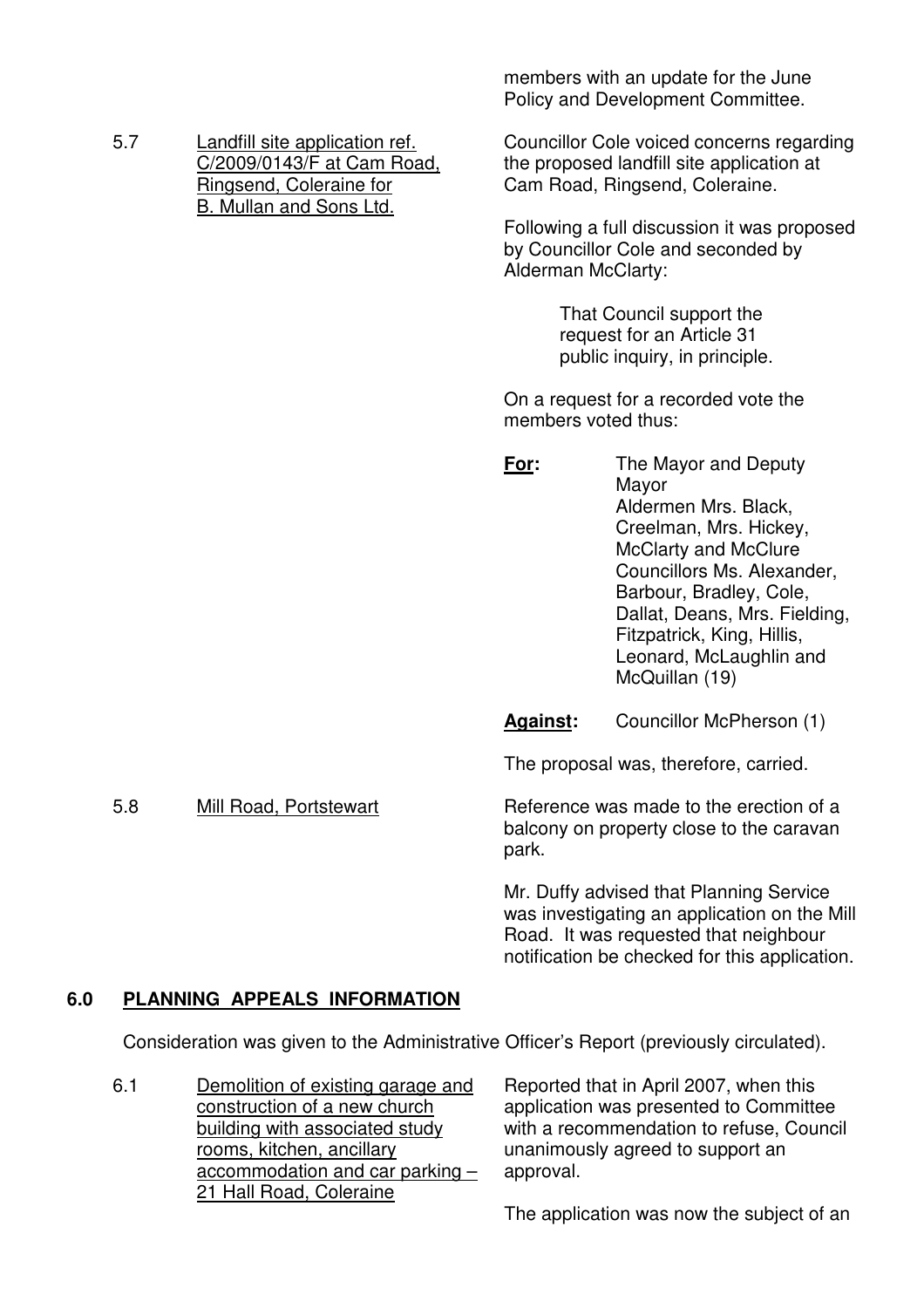|     |                                                                                         | appeal and the Department has<br>reassessed its second reason for refusal<br>based on Draft PPS21.<br>Council confirmed its opinion to approve.                                          |
|-----|-----------------------------------------------------------------------------------------|------------------------------------------------------------------------------------------------------------------------------------------------------------------------------------------|
| 6.2 | Replacement dwelling and garage<br>at 82 Kurin Road, Garvagh for<br>Mr. W. Armstrong    | Reported that in April 2007, when this<br>application was presented to Committee<br>with a recommendation to refuse, Council<br>agreed to support an approval.                           |
|     |                                                                                         | The application was now the subject of an<br>appeal and the Department has amended<br>its reasons for refusal based on Draft<br><b>PPS21.</b>                                            |
|     |                                                                                         | Council confirmed its opinion to approve,                                                                                                                                                |
| 6.3 | 2 no. dwellings at 18 Seaview<br>Drive North, Portstewart for<br>Mr. and Mrs. D. Currie | Reported that this application had been<br>the subject of a non-determination appeal<br>in October 2008 when Council agreed to<br>support the Department's draft reasons for<br>refusal. |
|     |                                                                                         | The appeal would be dealt with by written<br>representation and accompanied site visit<br>on 11 August 2009. The Planning<br>Appeals Commission was offering Council                     |

Council confirmed its opinion to refuse.

to the appeal.

the opportunity to submit written evidence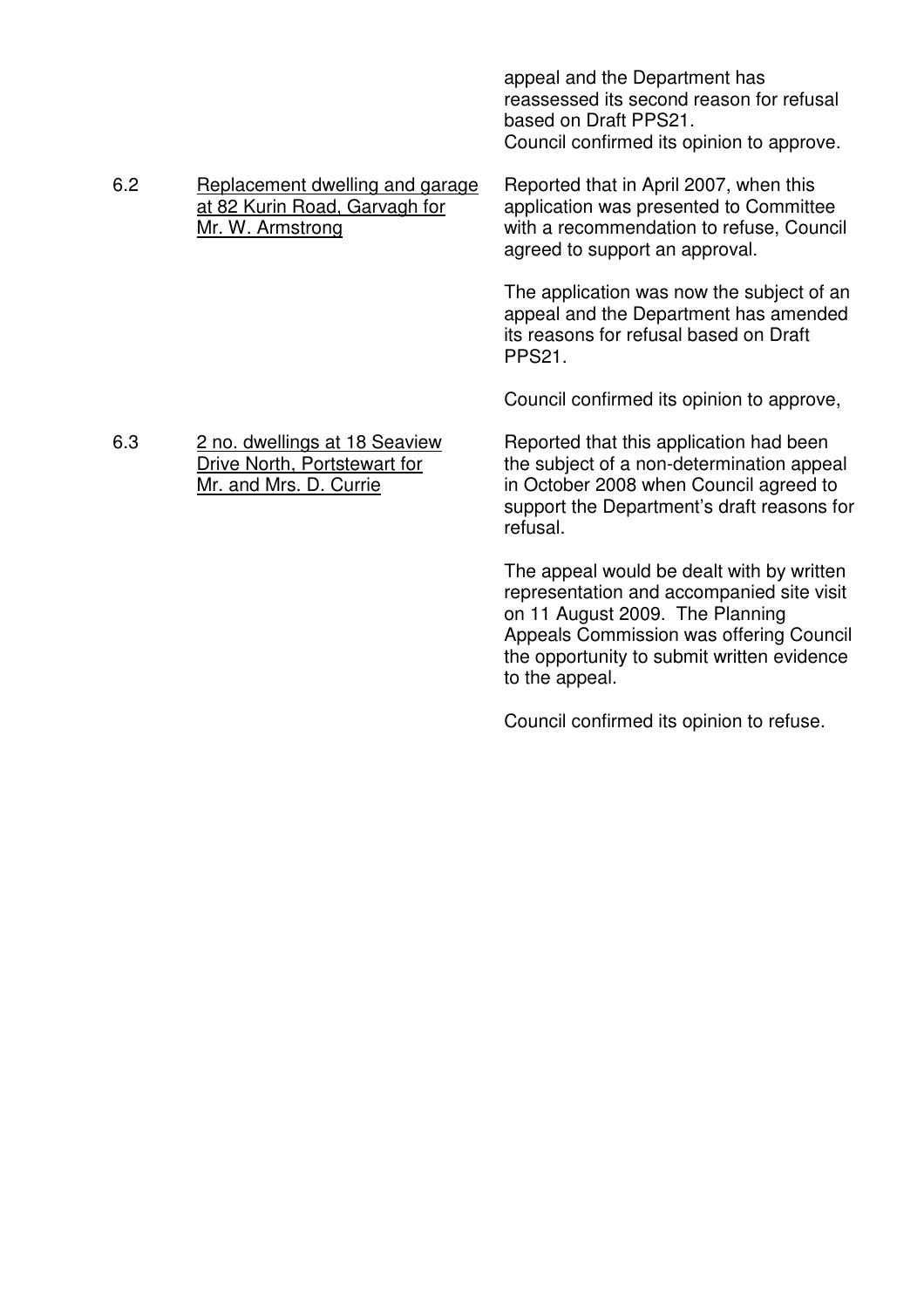# **POLICY AND DEVELOPMENT COMMITTEE**

# **16th June, 2009.**

| <b>Present:</b>            | Councillor D. D. Barbour, in the Chair                                                                                                                                                                                                                           |                                                                                                                        |  |
|----------------------------|------------------------------------------------------------------------------------------------------------------------------------------------------------------------------------------------------------------------------------------------------------------|------------------------------------------------------------------------------------------------------------------------|--|
|                            | The Mayor, Councillor S. Gilkinson                                                                                                                                                                                                                               |                                                                                                                        |  |
|                            | The Deputy Mayor, Councillor W. A. King                                                                                                                                                                                                                          |                                                                                                                        |  |
|                            | <b>Aldermen</b>                                                                                                                                                                                                                                                  |                                                                                                                        |  |
|                            | E. T. Black (Mrs.)<br>D. McClarty<br>W. T. Creelman<br>(Items $1.0 - 12.2$ )<br>W. J. McClure<br>M. T. Hickey (Mrs.)<br><b>Councillors</b>                                                                                                                       |                                                                                                                        |  |
|                            |                                                                                                                                                                                                                                                                  |                                                                                                                        |  |
|                            | C. S. Alexander (Ms.)<br>J. M. Bradley<br>O. M. Church (Mrs.)<br>A. S. Cole<br>T. J. Deans<br>E. P. Fielding (Mrs.)                                                                                                                                              | <b>B.</b> Fitzpatrick<br>N. F. Hillis<br><b>B.</b> Leonard<br>R. A. McPherson<br>A. McQuillan<br>(Items $4.0 - 14.0$ ) |  |
| Officers in<br>Attendance: | Town Clerk and Chief Executive, Director of Corporate<br>Services, Head of Development Services, Head of<br>Performance, Policy and Governance, Senior Technical<br>Officer (Items $4.1 - 11.0$ ), Administrative Officer and<br><b>Administrative Assistant</b> |                                                                                                                        |  |

**Apologies:** Councillors Mrs. Johnston and McLaughlin

#### **1.0 IN COMMITTEE**

It was agreed that the following items be held 'In Committee' at the end of the meeting:

- 1) Development Services Report: Item No. 7 Coleraine Harbour
- 2) Land and Property Report: Item No. 1 Public Right of Way at the Diamond, Portstewart

### **2.0 ELECTION OF VICE-CHAIRMAN**

It was proposed by Alderman McClarty, seconded by Alderman Mrs. Black and agreed:

 That Councillor Fitzpatrick be nominated as Vice-Chairman of the Policy and Development Committee for 2009/10.

### **3.0 AMENDMENT TO STANDING ORDERS**

Consideration was given to the Report of the Head of Performance, Policy and Governance on Standing Orders (previously supplied).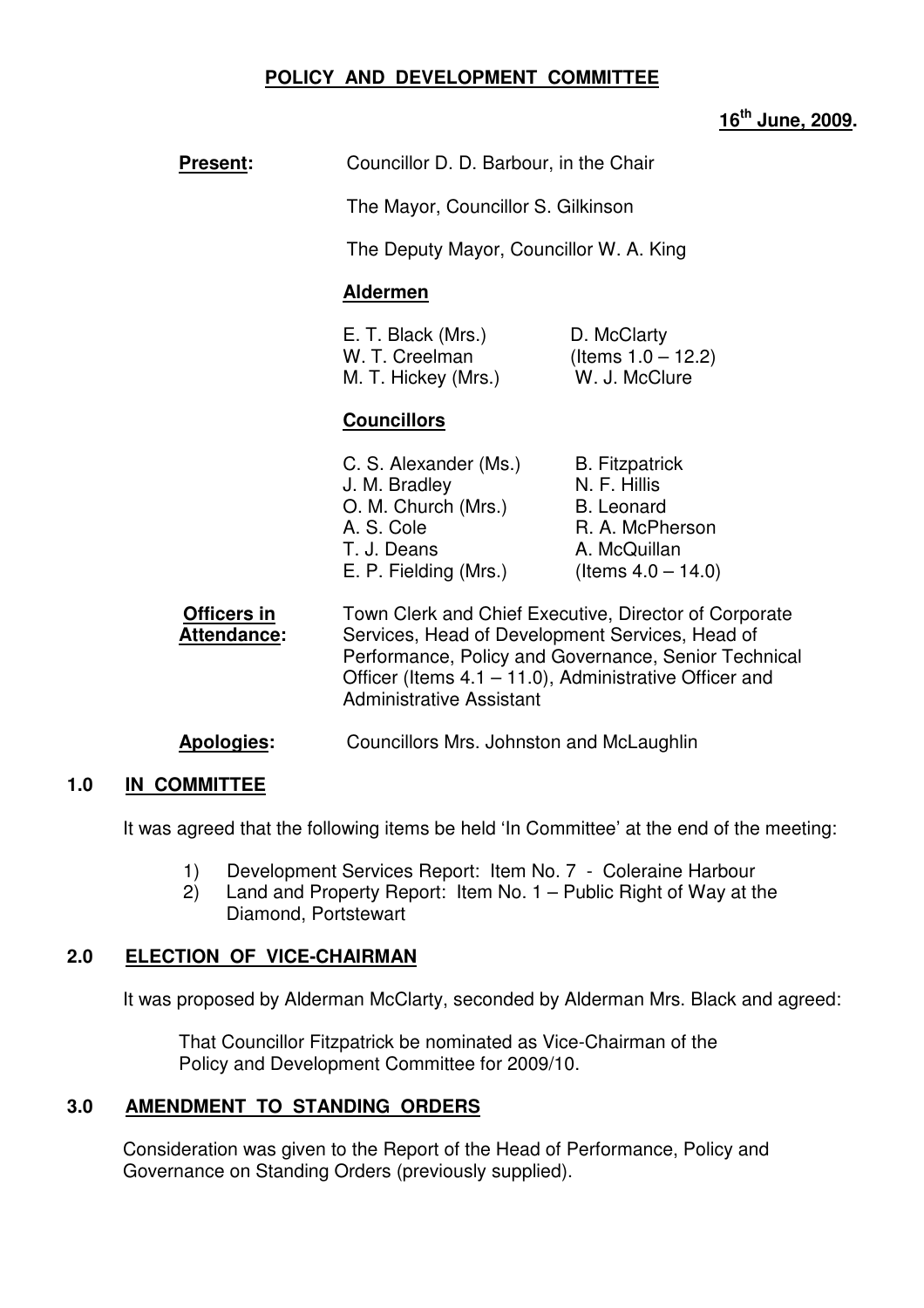## **Recommended:**

That Standing Orders 5.1, 5.2 and 14.8 be amended, as detailed in the Report.

### **4.0 CORPORATE SERVICES REPORT**

The Report of the Director of Corporate Services was considered (previously supplied).

Matters arising:

### **4.1 Pension Discretionary Policy Changes**

Members were reminded that the introduction of the new Pension Scheme in April 2009 necessitated several changes to Council's policy, as detailed in the report.

It was proposed by Councillor Ms. Alexander and seconded by Councillor Deans:

 That Council not adopt item (d) of the report, 'Power to award additional pension'.

During the ensuing discussion, the Director of Corporate Services clarified various issues. In response to members' queries, Mr. Bell would report back to the members on the issues raised.

On a request for a recorded vote, members voted on the proposal thus:

| For: | The Mayor<br>Aldermen Creelman and Mrs. Hickey<br>Councillors Ms. Alexander, Bradley, Mrs. Church, Deans,<br>Mrs. Fielding, Hillis, King, Leonard, McPherson and<br>McQuillan (13) |
|------|------------------------------------------------------------------------------------------------------------------------------------------------------------------------------------|
|      |                                                                                                                                                                                    |

Against: Aldermen Mrs. Black, McClarty and McClure Councillors Barbour, Cole and Fitzpatrick (6)

The proposal was, therefore, carried.

#### **Recommended:**

That Council adopt changes (a) to (c), as outlined in the report.

Members' requests for clarification on the use of recorded votes to be included in the review of Standing Orders, was noted.

## **4.2 Land and Property Services Update**

Members noted information on this topic, as contained in the report.

Members' concerns regarding the performance of Land and Property Services were noted by the Director of Corporate Services.

### **4.3 For Information**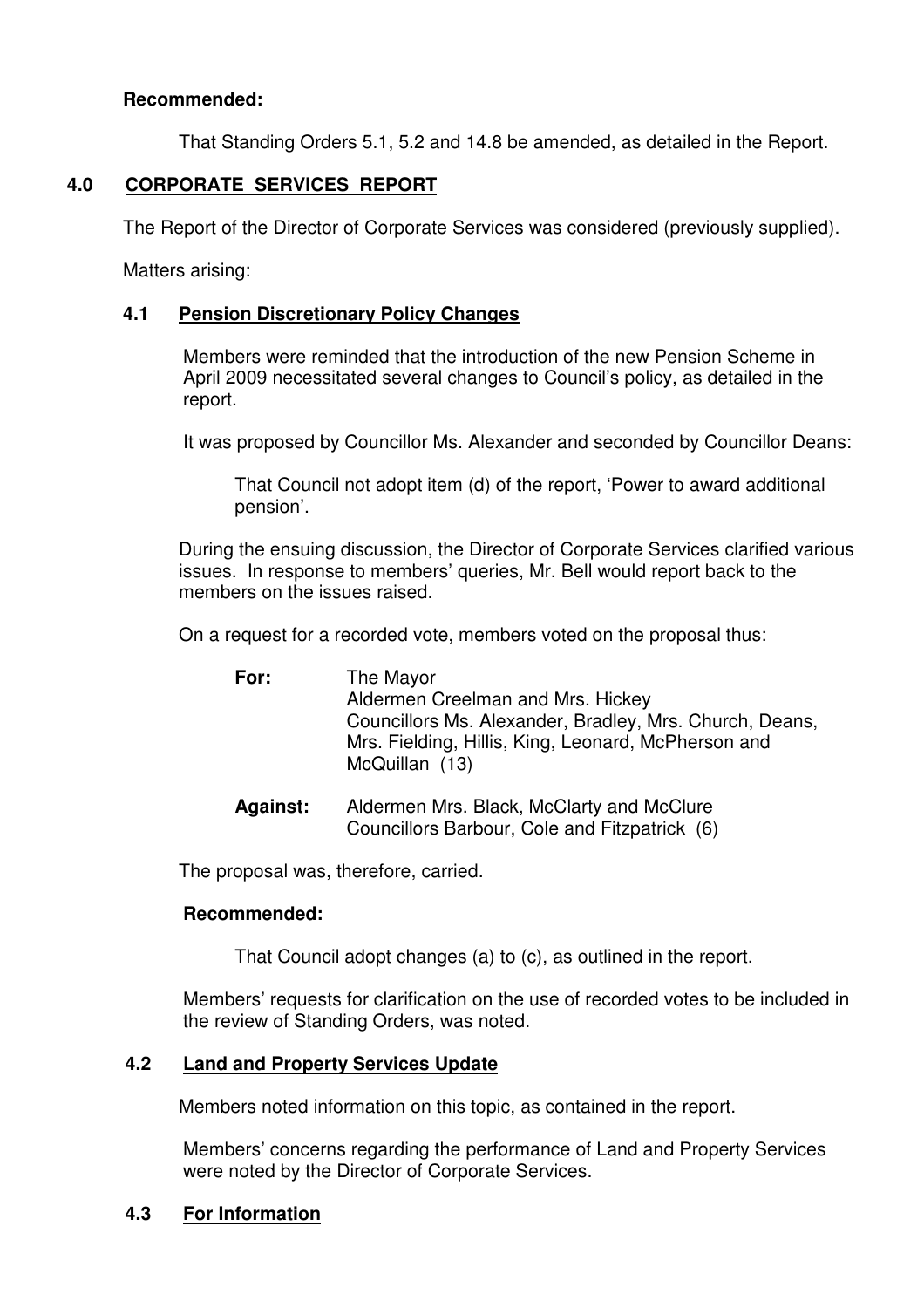Members noted information on the following topics, as contained in the report:

- Abstract of Accounts 2008/09 Update
- Members' Allowances in response to a member's query, it was agreed that a report on Conference Allowances would be brought to the Council Meeting on 23<sup>rd</sup> June, 2009
- Accounts

### **4.4 Appointments**

The following appointments had been made in accordance with the Local Government Staff Commission's Code of Procedures on Recruitment and Selection.

Town Clerk and Chief Executive's Department

Head of Performance, Policy and Governance: Mr. David Jackson

Leisure Services Department

Harbour Master: Mr. Angus Barry

Corporate Services Department

Human Resources Officer: Ms. Brenda Sharkey

# **5.0 DEVELOPMENT SERVICES' REPORT**

The Report of the Head of Development Services was considered (previously supplied).

Matters arising:

### **5.1 Neighbourhood Renewal**

Consideration was given to information on this topic, as contained in the report.

### **Recommended:**

 That Council give approval to officers to work with DSD on the delivery of the neighbourhood renewal programme, with technical assistance of £169,405 to cover Council costs.

# **5.2 Contribution to North West Life Long Learning**

Consideration was given to information on this topic, as contained in the report.

### **Recommended:**

On the proposal of Alderman McClarty and seconded by Councillor McPherson, that Council contribute £5,000 to NWLLA for the year September 2009 – August 2010.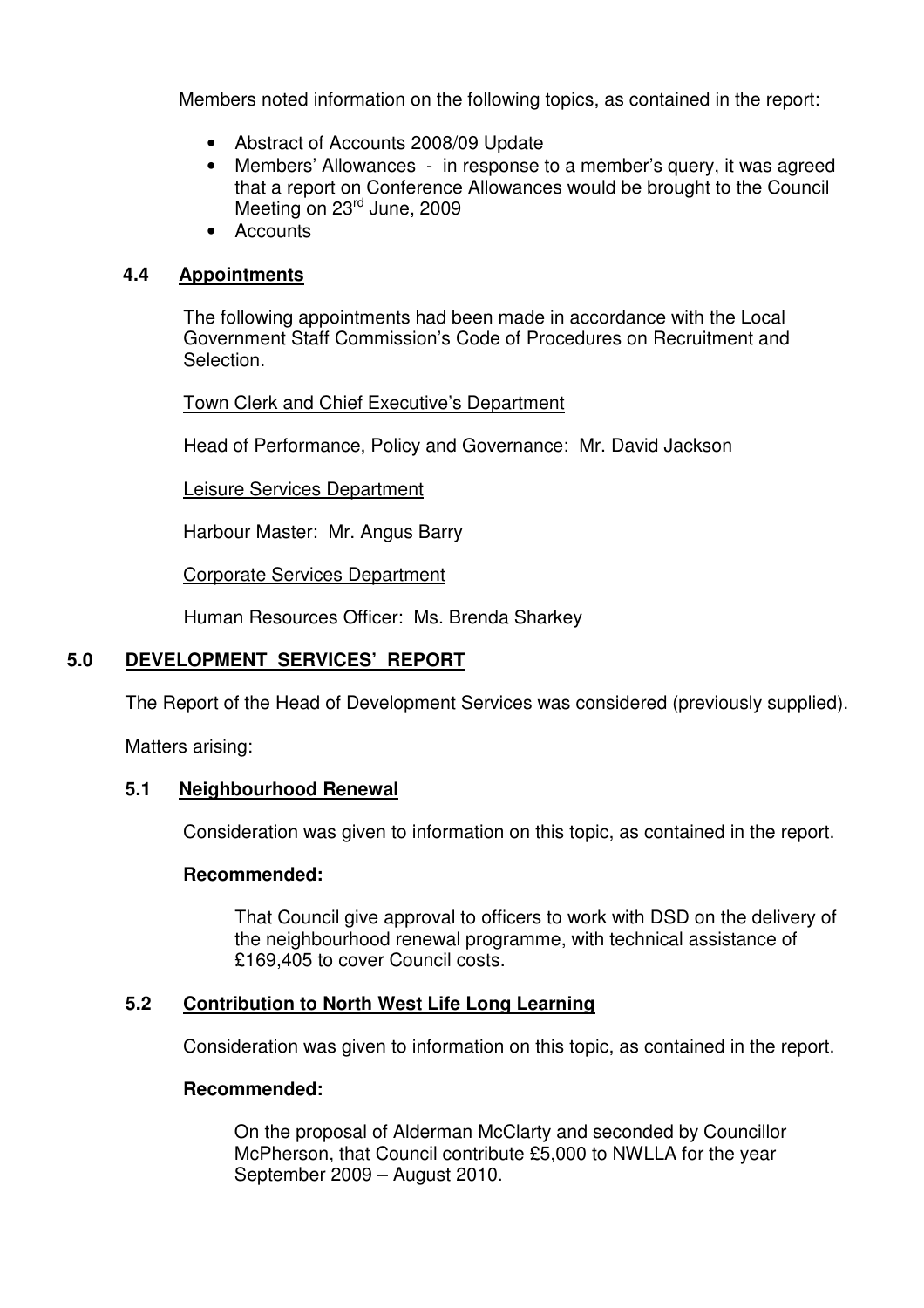A request for feedback on this project before the end of the funding period, was noted by the Head of Development Services.

### **5.3 Consultation on Small Business Rate Relief Scheme**

Consideration was given to the draft response to this consultation paper (previously supplied).

### **Recommended:**

That Council endorse the draft response to the consultation on Small Business Rate Relief Scheme

### **5.4 Community Safety Partnership**

Nominations were sought for three Council representatives to sit on this group.

### **Recommended:**

Councillor Barbour was nominated on the proposal of Councillor McPherson and seconded by Alderman Mrs. Black.

Alderman McClure was nominated on the proposal of Councillor Deans and seconded by Alderman Creelman.

Alderman Mrs. Hickey was nominated on the proposal of Councillor Fitzpatrick and seconded by Councillor Hillis.

### **5.5 Peace III Leadership. Citizenship and Good Relations Programme for Civic Leaders (Elected Members)**

Members noted information on this training programme, which would run from September 2009 to October 2010, as contained in the report.

Nominations for five elected representatives were sought to take part in the programme and it was proposed by Alderman McClarty and seconded by Councillor Leonard:

 That each party represented within Council nominate an individual to the group and advise the Head of Development Services within the next two days.

During a period of discussion, it was proposed as an amendment by Councillor Deans and seconded by Alderman Creelman:

 That nominations to this group be decided in proportion to the size of political parties.

On being put to the meeting, the amendment was lost with nine votes in favour and ten votes against.

The proposal was then carried with ten votes in favour and none against.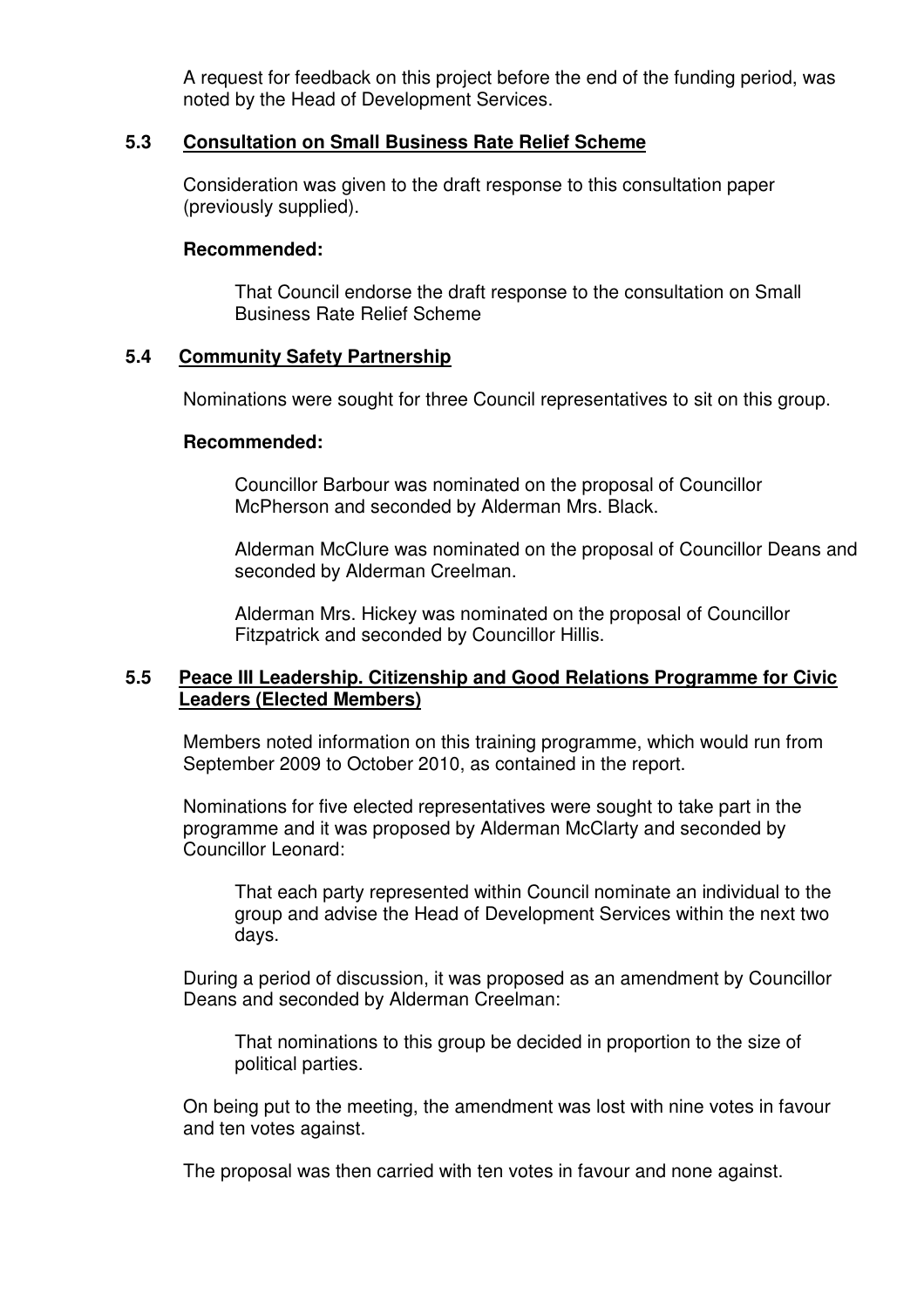# **5.6 Proposal for a River Bann Navigation Order (NI) 2009**

Consideration was given to the consultation paper on a River Bann Navigation Order (Northern Ireland) (previously supplied).

Members noted that Council's response would include a suggestion that the Lower Bann Advisory Committee and Lower Bann Management Committee also be consulted in this process. In response to a member's request it was confirmed that the need for consultation with the University of Ulster would also be included in the response.

# **5.7 Magilligan-Greencastle Ferry - Update**

The Head of Development Services read a Press Release advising that Donegal County Council and Limavady Borough Council had confirmed that agreement had been reached for the current ferry service on Lough Foyle to be extended to run until  $30<sup>th</sup>$  September, 2009 ensuring that the peak summer season was covered.

Negotiations were ongoing as part of a new tender process, with a view to the service being continued on an ongoing basis and the Councils had indicated that they expected this process to be completed in the coming weeks.

Members welcomed this information.

# **5.8 For Information**

Members noted information on the following topics, as contained in the report:

- National Association of Areas of Outstanding Natural Beauty Conference 7<sup>th</sup>/9<sup>th</sup> July, 2009
- Tenders for Business Accommodation and Business Case
- Coleraine Business Awards
- Money Talks Event

# **6.0 LAND AND PROPERTY REPORT**

# **6.1 Coastguard Cottages, Portrush**

Council had been informed by the Northern Ireland Environment Agency that a Building Preservation Notice had been placed on these cottages. This would ensure the preservation of the cottages for six months, during which time a consultation would be carried out on the formal listing of the cottages.

Members noted that Council's views would be put forward as part of the consultation process.

# **7.0 REVIEW OF PUBLIC ADMINISTRATION - UPDATE**

The Town Clerk and Chief Executive provided members with a brief update on the Review of Public Administration process and advised that the following reports, which had been placed in the members' library, were available in electronic format on request:

• LG07/09 Key Tasks and Milestones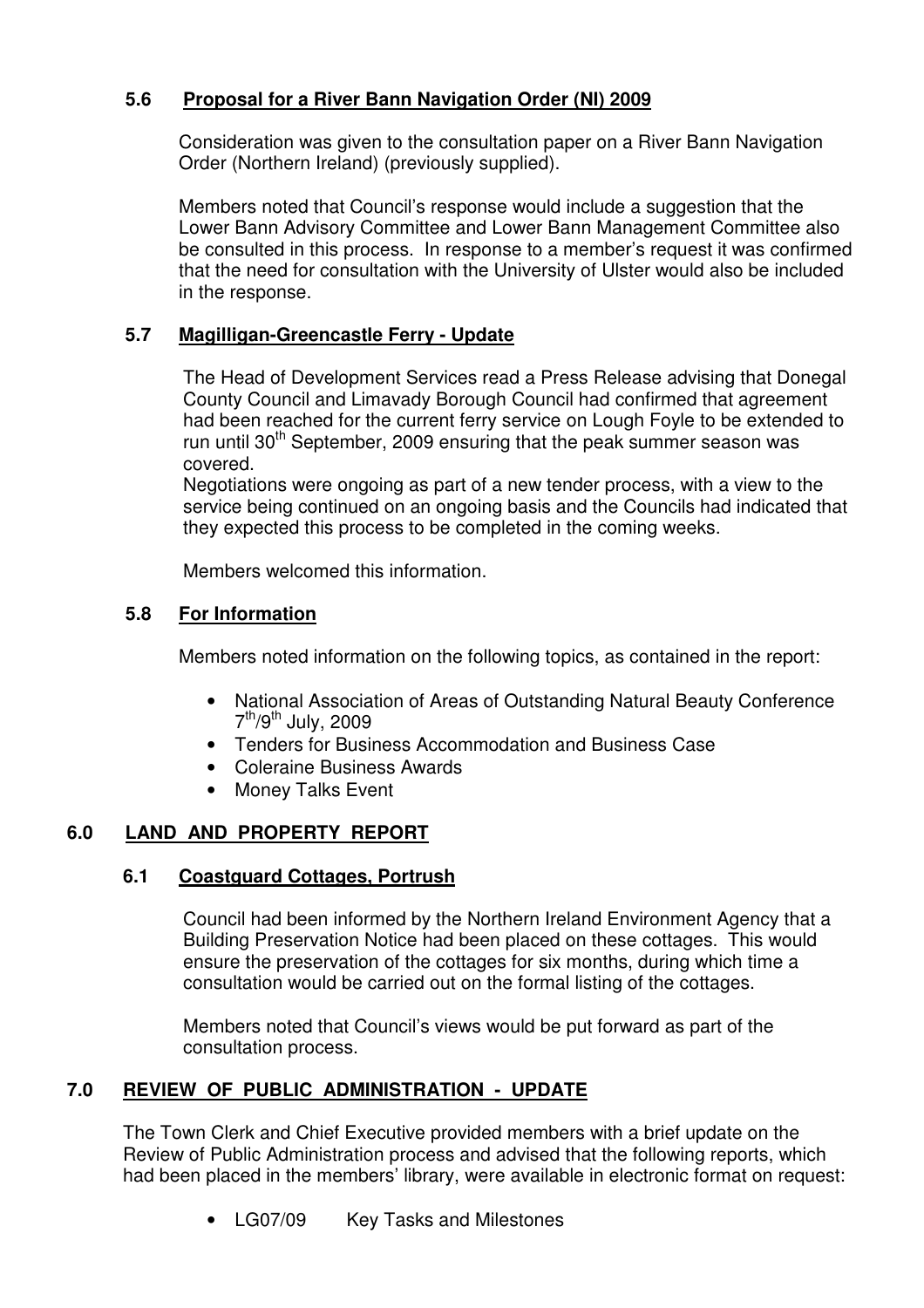- LG08/09 Winding Up Arrangements
- Communication Arrangements/Strategy

Members noted that Causeway Coast and Glens Transition Committee would be represented on the Communications Working Group by Council's Public Relations Manager, Ms. Tara Cunningham.

Mr. Wilson advised on the immediate priorities for the Transition Committee, work on which had now started to consume considerable amounts of officers' time, viz:

- 1) implementation plan a draft of the short term strategy for the first year was due by September 2009;
- 2) communication strategy a draft was due by August 2009.

# **8.0 TECHNICAL SERVICES' REPORT**

Consideration was given to the Report of the Director of Technical Services (previously supplied).

# **8.1 Street Trading**

Members noted information on the following applications, as contained in the report:

- Renewal of Stationary Street Trading Licences (11 applications)
- Renewal of Mobile Street Trading Licences (8 applications)
- Grant of a Mobile Street Trading Licence (1 application)

# **Recommended:**

That Council approve all applications.

# **8.2 Entertainment Licence**

# **8.2.1 Garage/Store at 20 Mayoghill Road, Coleraine**

 An application for an Entertainment Licence had been received from Mr. D. McFetridge.

 Days and times on which it is intended to provide entertainment: Friday 3rd July, 2009 - 7.30pm –1.00am.

# **Recommended:**

 That the Entertainment Licence be granted subject to the following special conditions:

- All requirements as contained within Nightsafe Coleraine Code of Best Practice 2008.
- All Door Supervisors employed must be licensed with a scheme recognised by Coleraine Borough Council.